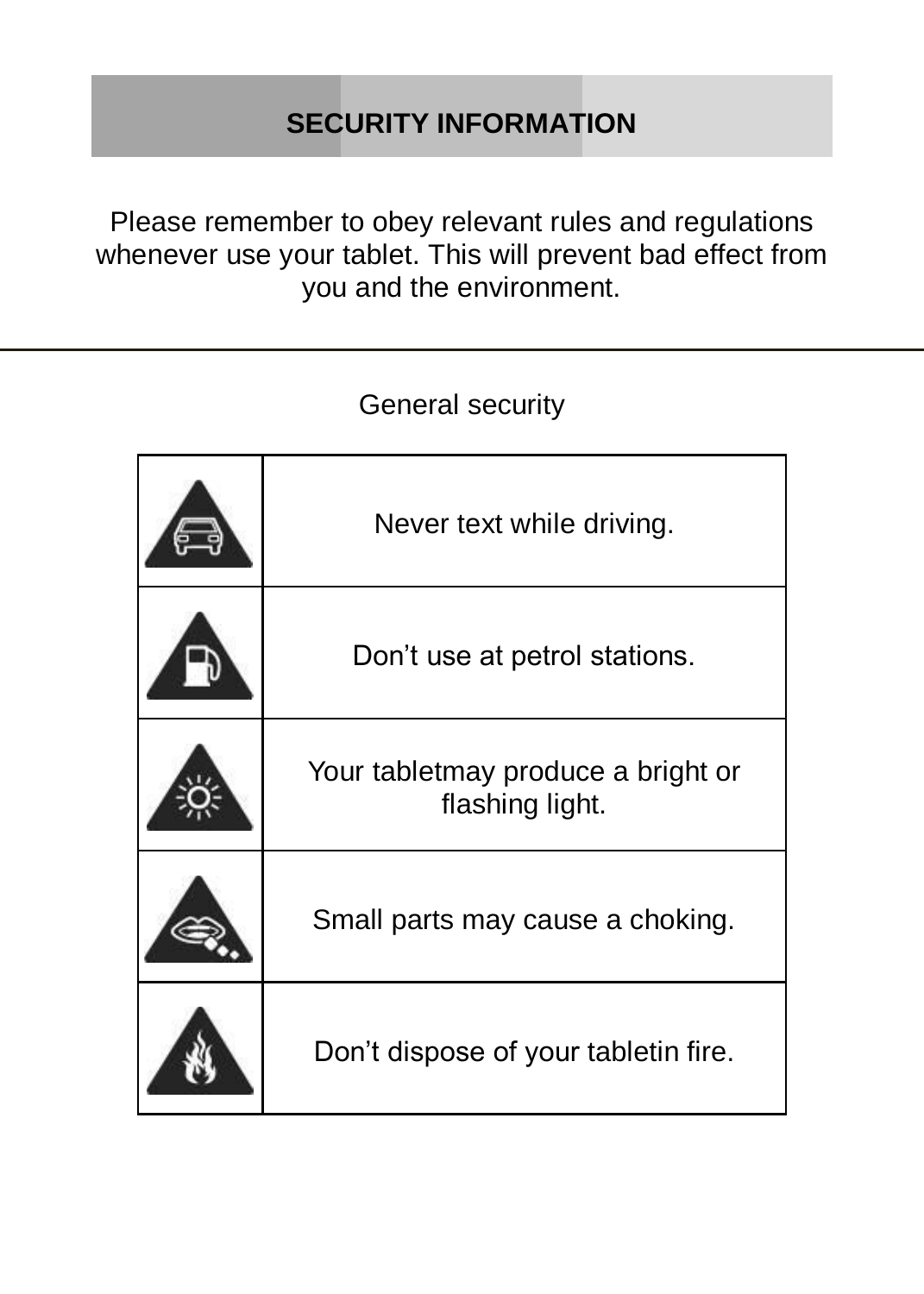| Your tabletcan produce a loud sound.                               |
|--------------------------------------------------------------------|
| Avoid contact with anything magnetic.                              |
| Keep away from pacemakers and other<br>electronic medical devices. |
| Avoid extreme temperatures.                                        |
| Switch off when asked to in hospitals<br>and medical facilities.   |
| Avoid contact with liquids. Keep your<br>tabletdry.                |
| Switch off when told to in aircrafts and<br>airports.              |
| Don't take your tabletapart.                                       |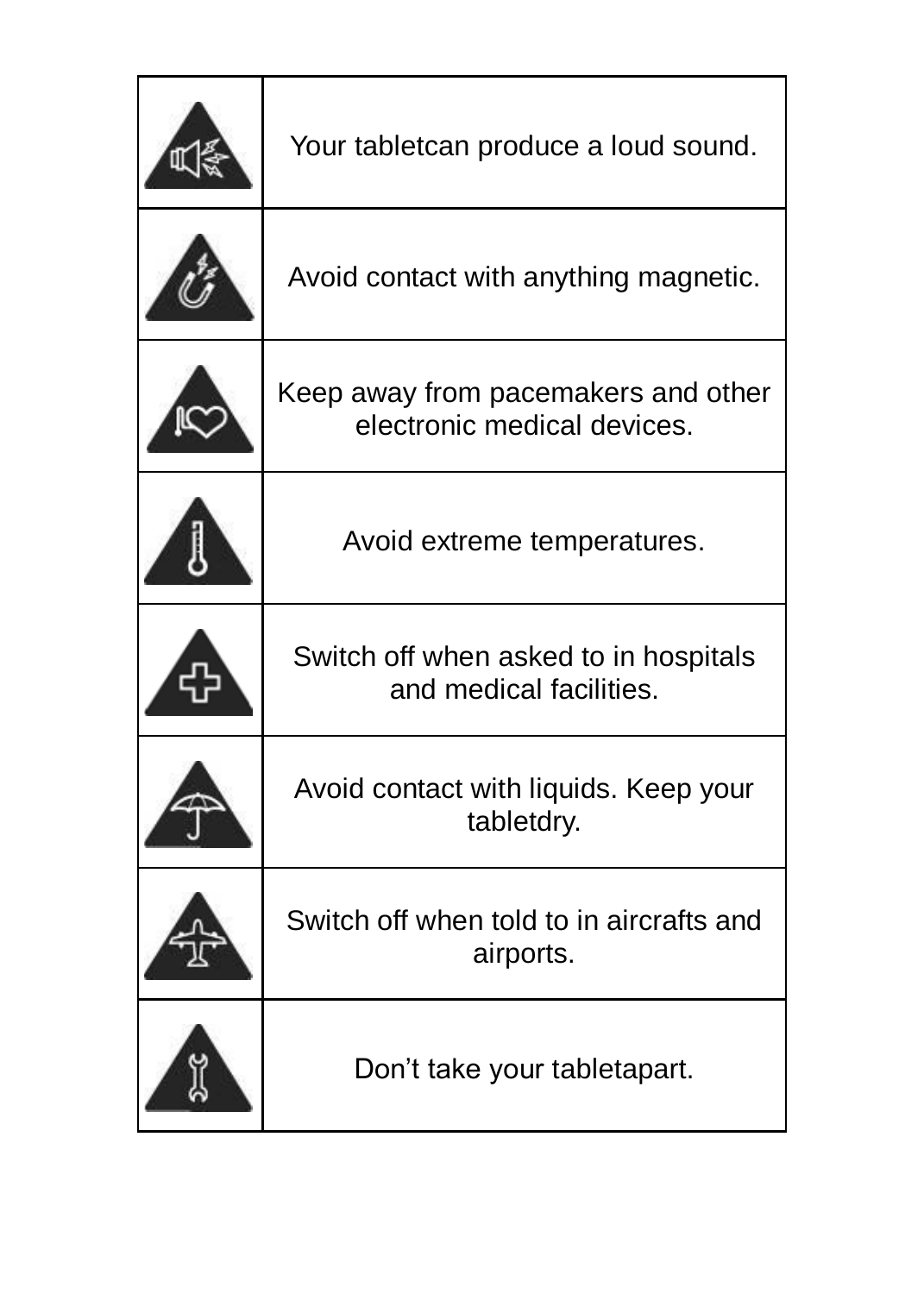| Switch off when near explosive<br>materials or liquids. |  |
|---------------------------------------------------------|--|
| Only use approved accessories.                          |  |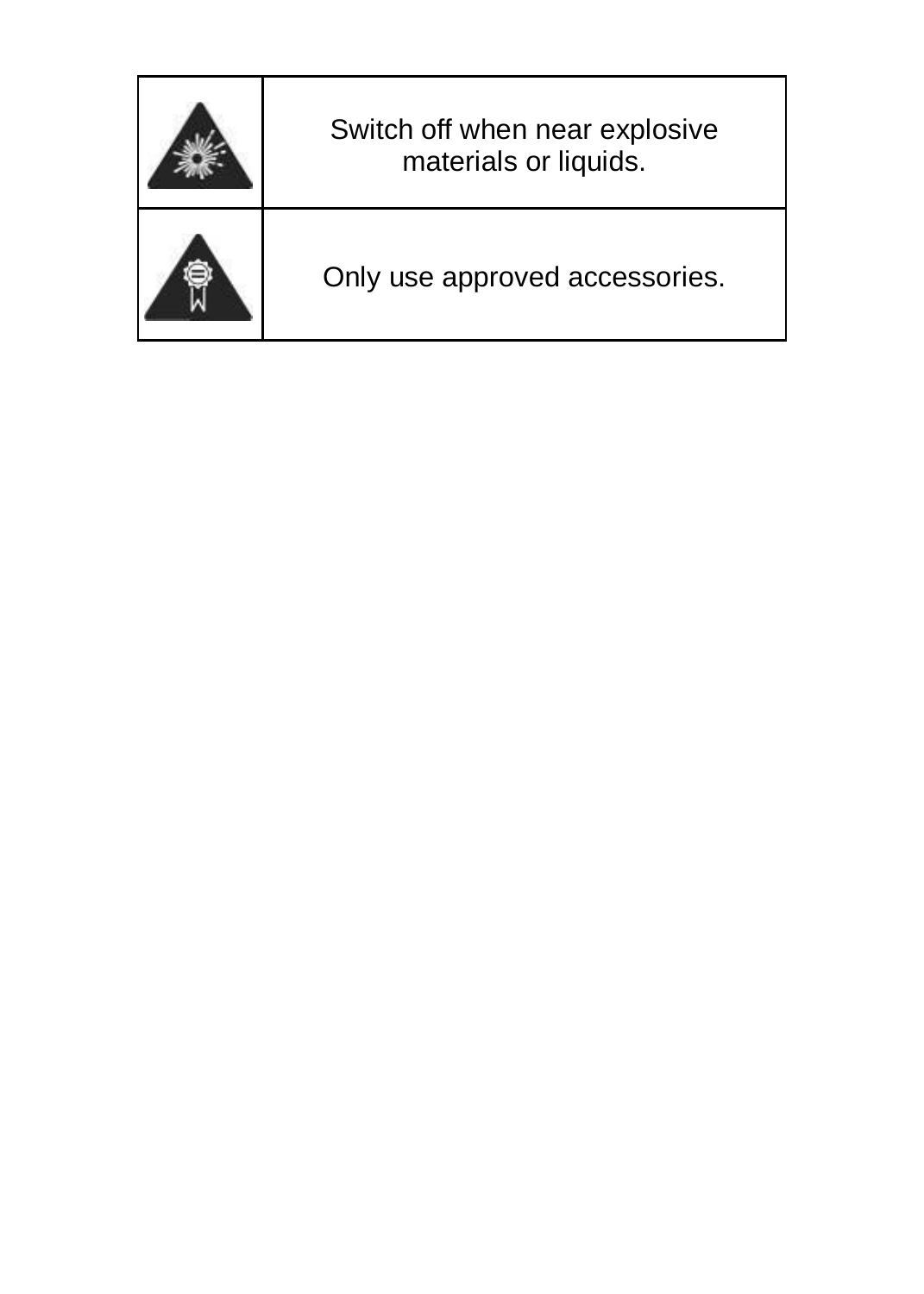# **INTRODUCING YOUR TABLET**

Learn about your tablet's layout, keys, display and icons.

# **Unpacking**

Check the product box for the following items:

- **.** Tablet
- Headset
- USB cable
- USB adapter
- Travel adapter (charger)
- User manual

The supplied accessories perform best for your tablet.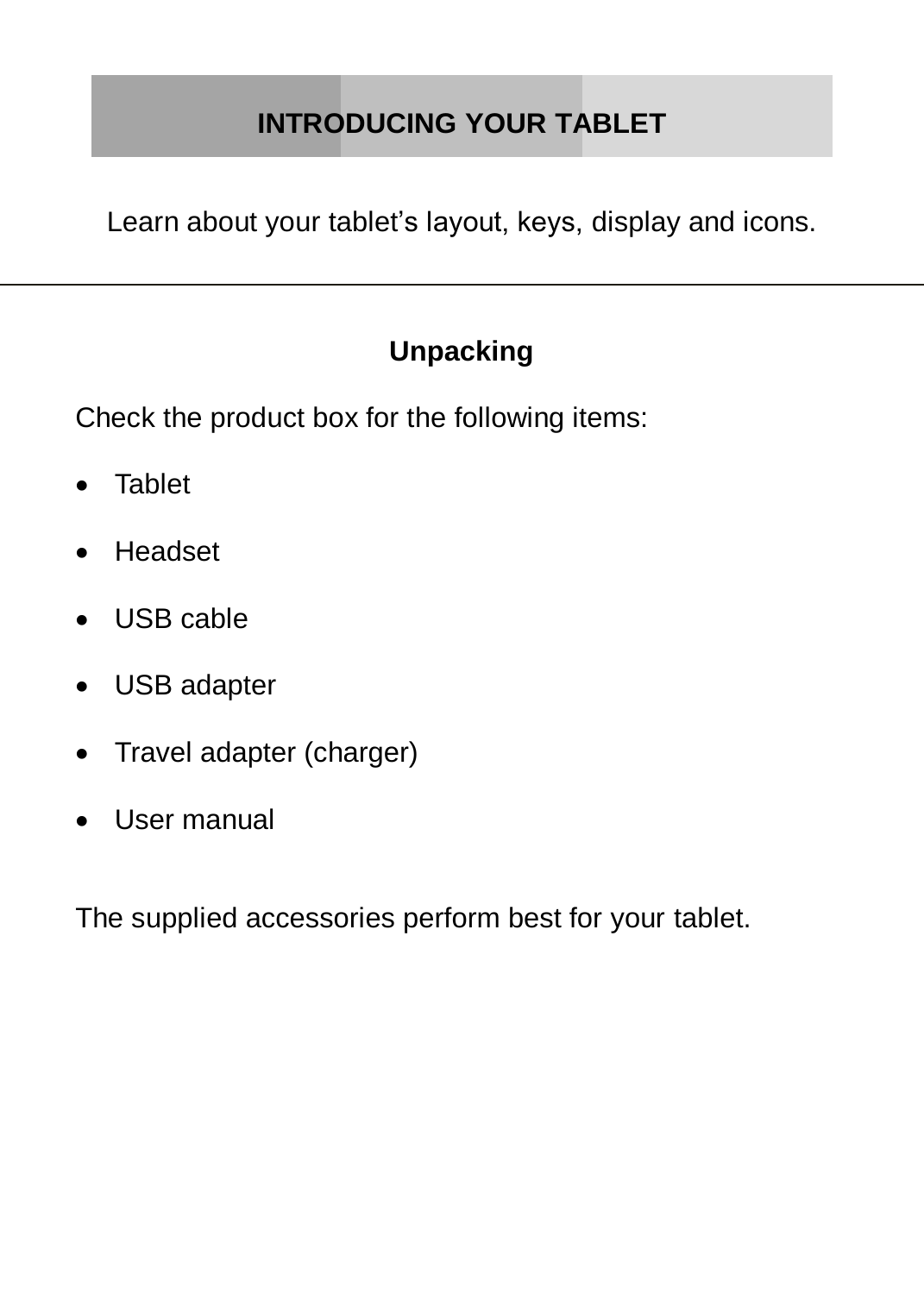## **Tablet layout**

From the front view of your tablet you will observe the following elements:



From the back view of your tablet you will observe the following elements:

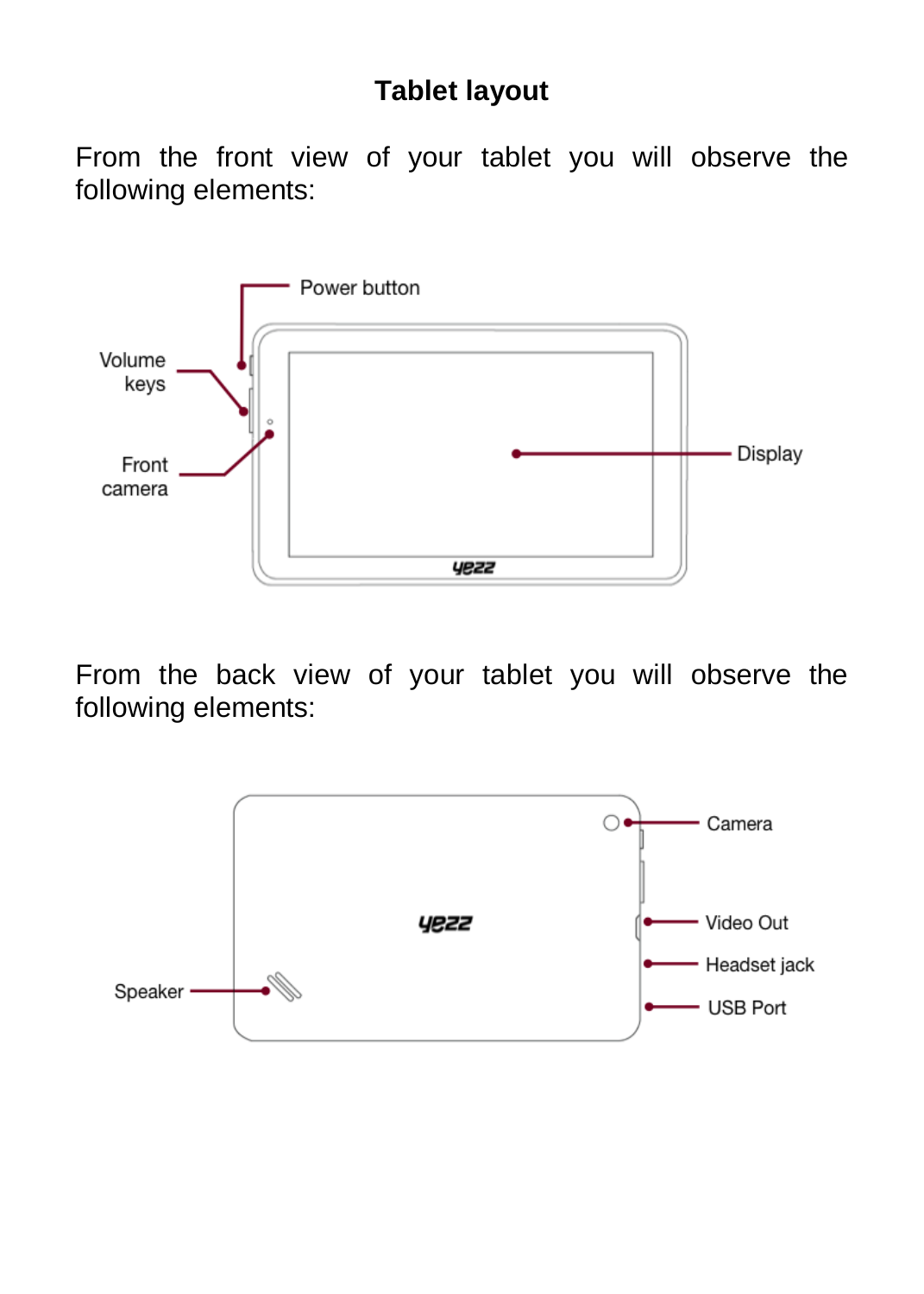# **Keys**

The following table offers you a quick description about the tablet's keys:

| Key                        | Function                                                                                                                                  |  |  |
|----------------------------|-------------------------------------------------------------------------------------------------------------------------------------------|--|--|
| Power button               | Allow you to turn on/off the device and<br>to lock the screen.                                                                            |  |  |
| Volume                     | Allow you to adjust the volume of<br>ringing and notifications. Also allow you<br>to adjust the volume of multimedia<br>content playback. |  |  |
| <b>Back</b><br>(On screen) | Allow you to return to the previous<br>menu or screen. Also allow you to close<br>some applications.                                      |  |  |
| Home<br>(On screen)        | It takes you directly to the home screen,<br>leaving any application open.                                                                |  |  |
| Menu<br>(On screen)        | Allow you to access to the functions<br>menu of the application or screen you<br>are.                                                     |  |  |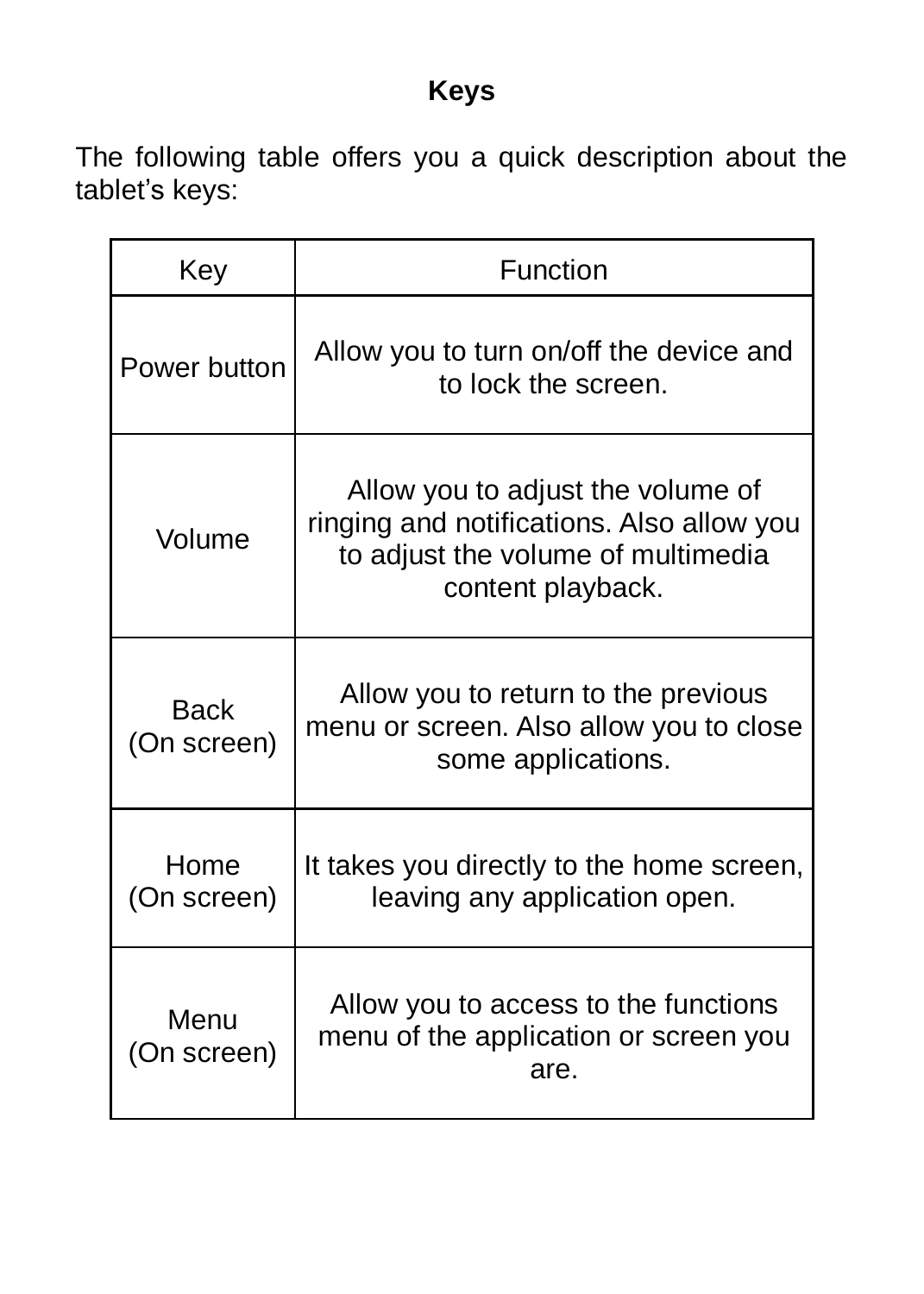#### **Screen**

The screen of your tablet is designed as follows:



**Icons**

Learn about the icons that are displayed on the top of the screen, indicating the status of the tablet:

| Headset connected    | Wireless connection |
|----------------------|---------------------|
| USB connected        | New email           |
| <b>Battery meter</b> | Alarm active        |
| Airplane mode        |                     |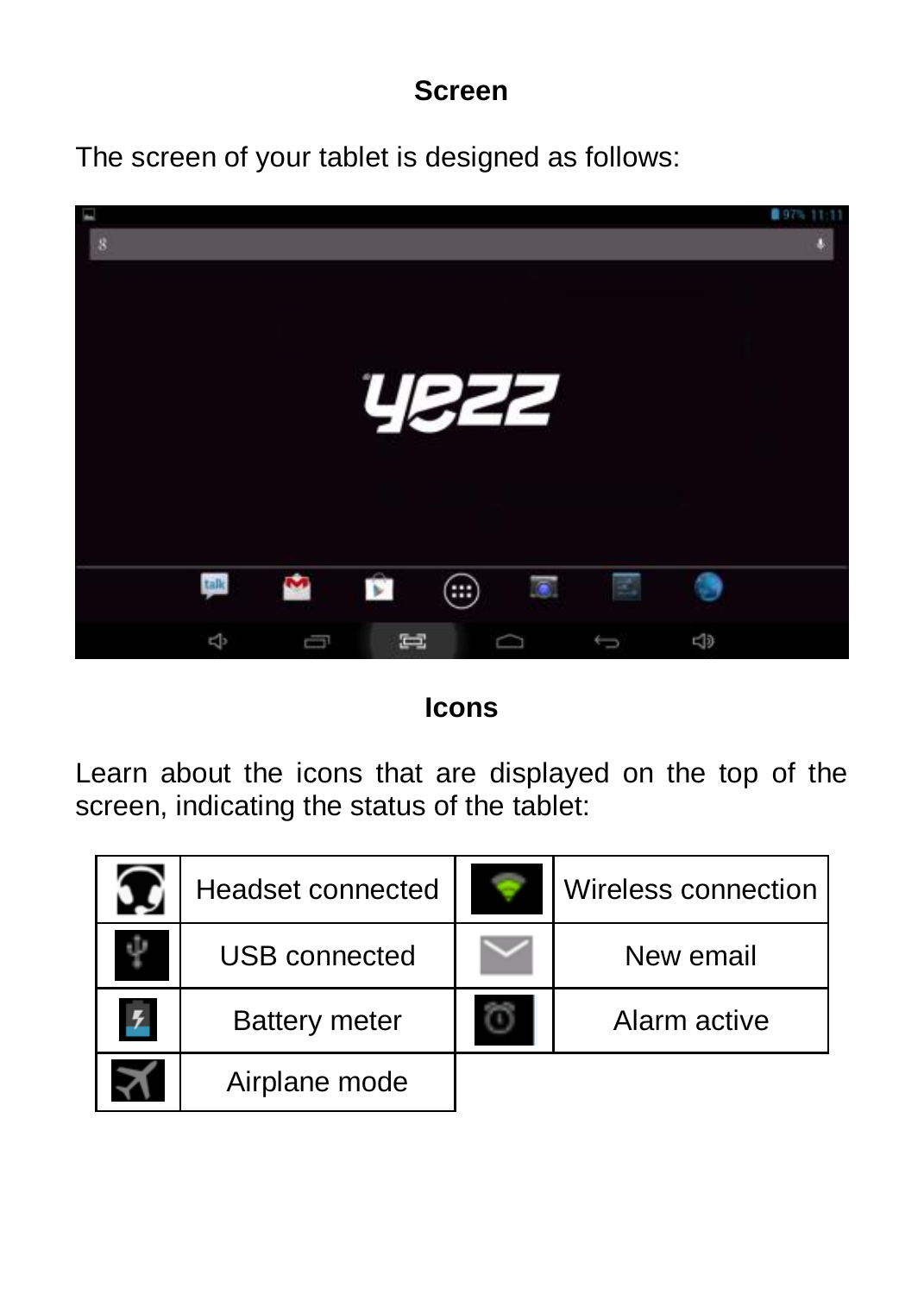# **PREPARING YOUR TABLET**

Get started setting up your tablet for its first use.

#### **Insert a memory card (optional)**

To store additional multimedia files, you must insert a memory card. Your tablet accepts memory cards up to 32 GB (depending on memory card manufacturer and type).

 Formatting the memory card on a PC may cause incompatibility with your tablet. Format the memory card only on the tablet.

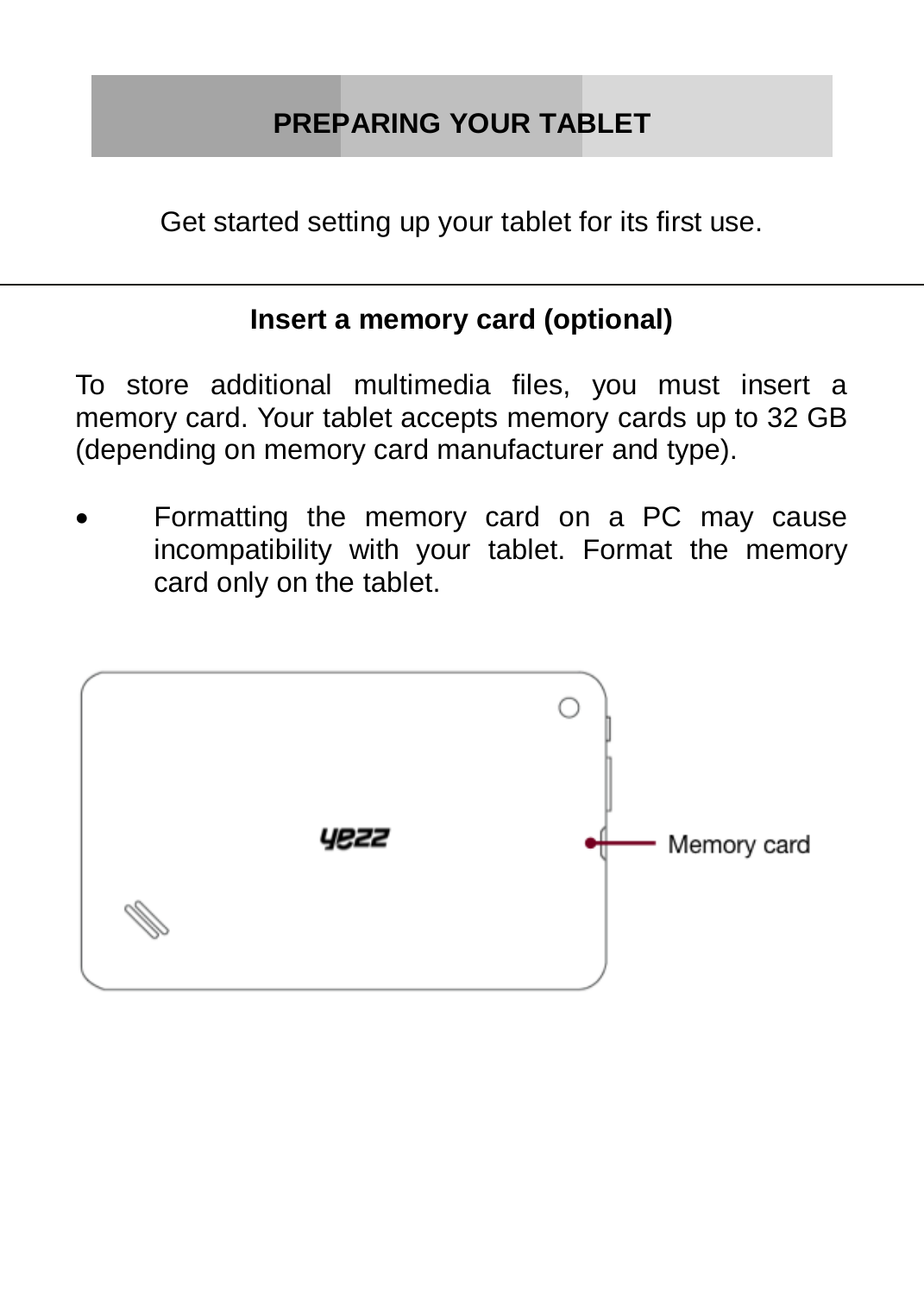Learn how to perform basic operations of your tablet.

## **Turn your tablet on and off**

To turn your tablet on,

1. Long press the power button on the topside of your tablet.

To shut down your tablet, go to step 1 above.

### **Access menus and applications**

To get access to the Menu and Applications,

1. At the home screen, touch the button [ ] on the screen to pop up the list of Installed Applications in your tablet.

2. Slide your finger to the right or left to access other pages of apps.

3. Touch any icon to enter to the application.

4. To exit the application, press Back or Home at the bottom of the screen.

## **Add contacts**

Learn the basics of using the phonebook feature.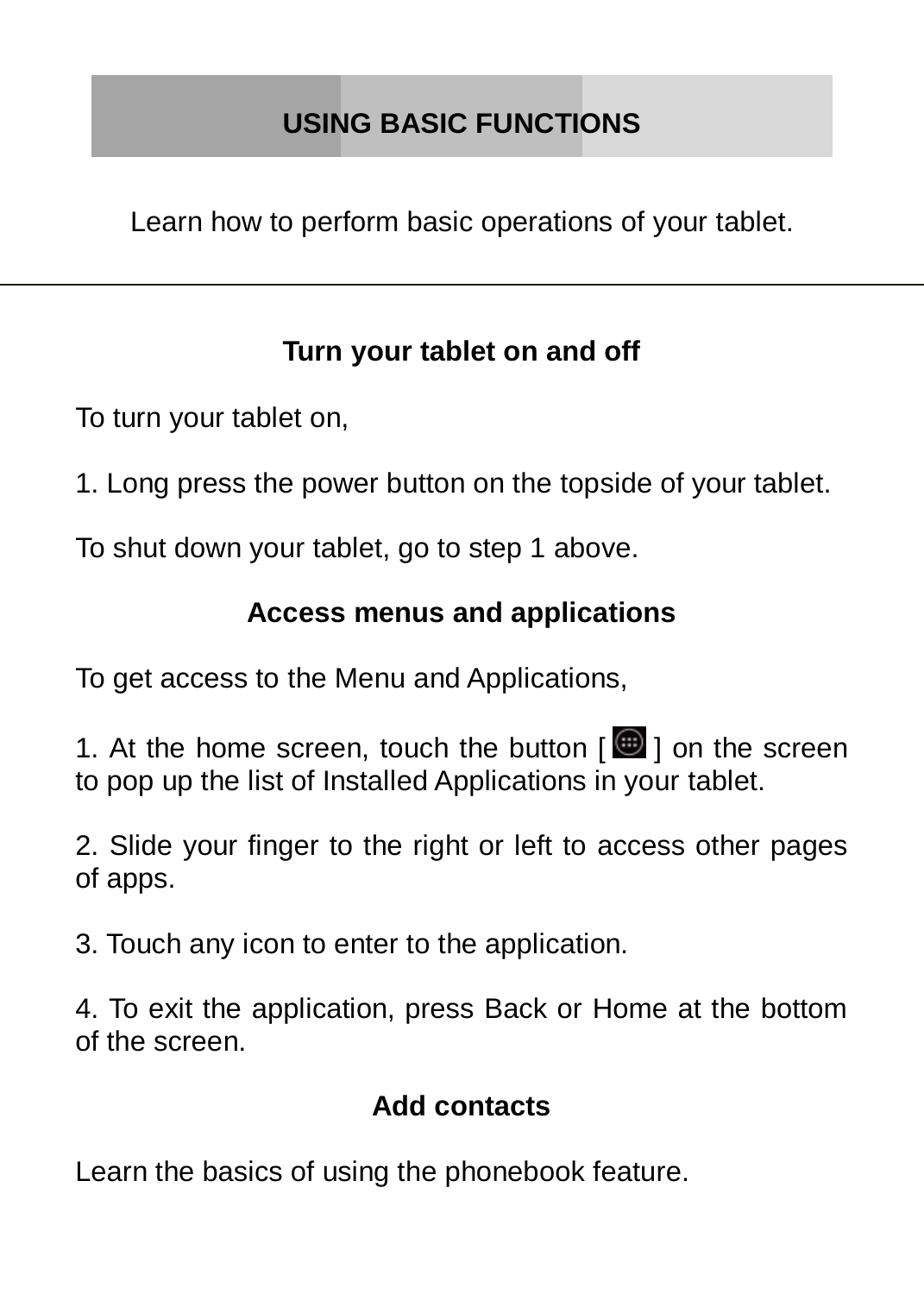#### **Add a new contact:**

1. In the application list touch Contacts, then touch  $\lceil \frac{1}{n} \rceil$  on the bottom right corner to add a new contact.

2. Fill the contact information (Name, Last name and phone number). You can add more fields such as, email, address, etc.

3. Touch  $\lceil \sqrt{\alpha} \rceil$  on the top of the screen to save.

# **Search for a contact**

1. In the application list touch [ <sup>2</sup> ] Contacts.

2. Slide your finger from bottom to top to scroll the list or touch the search button  $\lceil \frac{Q}{q} \rceil$  and type in the first letters of the name or last name.

3. To see the contact details touch the name or the picture of the contact.

#### **Listen to music**

Learn how to listen to music via the music player.

#### **Listen to music files:**

First, copy the music files into your tablet internal memory or a MicroSD card.

1. In the application list, touch  $\lceil \bullet \rceil$  Music.

2. Select an order at the top of the screen and touch the song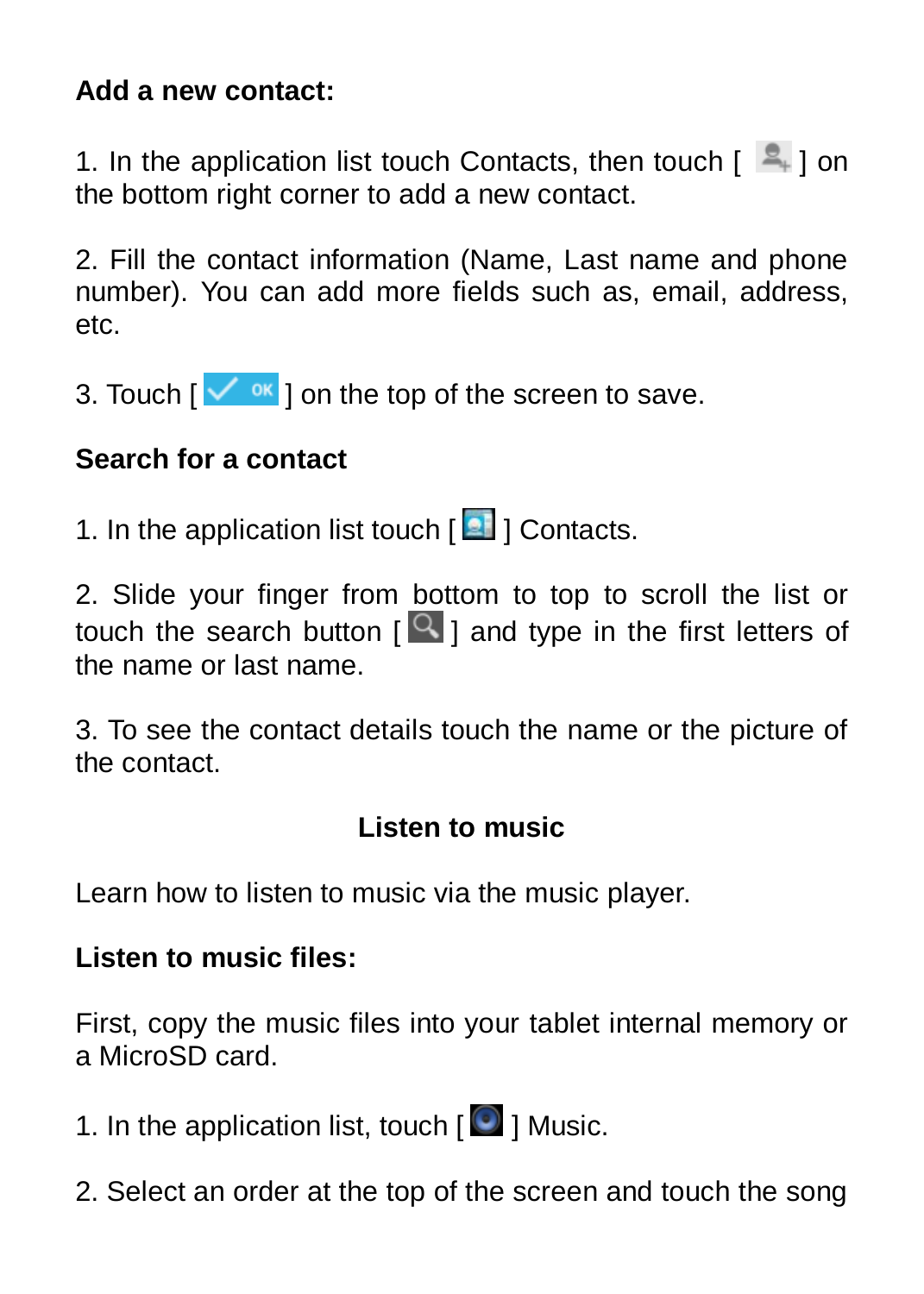that you want to listen to.

3. You can Pause, Loop, or change of song using the tool bar at the bottom.

## **Browse the web**

Learn how to access to your favorites Web Sites.

1. In the application list, touch  $\lceil \cdot \rceil$  Browser.

2. Touch the address bar and type in the address of the web site you want to go and touch  $\begin{bmatrix} 0 & 1 \\ 0 & 1 \end{bmatrix}$  Go.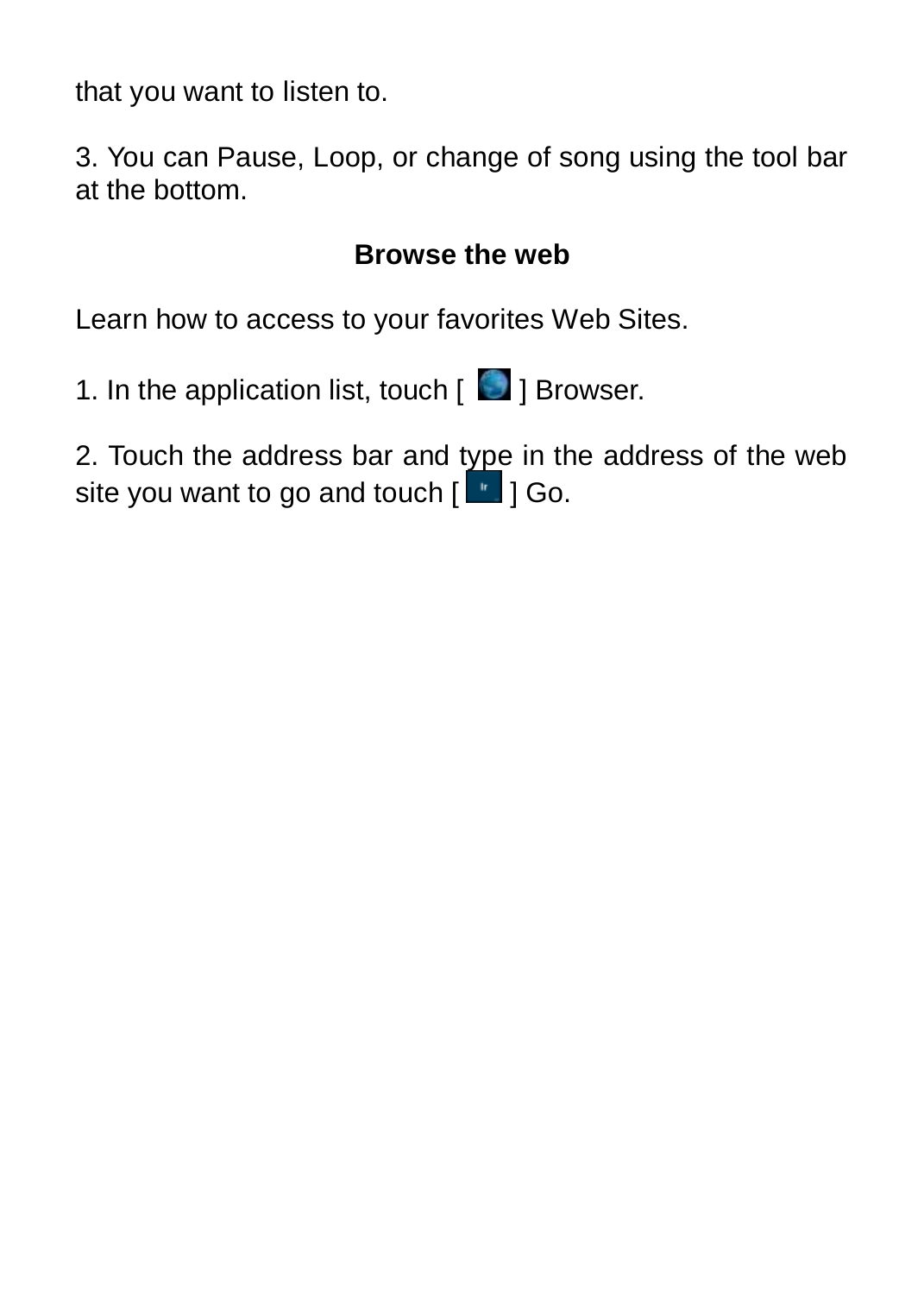# **USING THE CAMERA**

Learn the basics to capture and view photos.

## **Capture pictures**

1. In the applications list, touch [  $\blacksquare$  ] Camera.

2. Adjusts the lens at the photo target and make the desired adjustments by touching the settings button  $\left[$   $\frac{1}{2}$ ].

3. Touch the shot button  $\begin{bmatrix} \bullet & 1 \end{bmatrix}$  on the screen to capture the picture. It will be saved automatically.

## **See the captured pictures**

In the applications list, touch  $\boxed{d}$  Gallery and then select the Camera folder  $\begin{bmatrix} 0 & 3 \\ 0 & 1 \end{bmatrix}$  to access and visualize all the pictures captured by your tablet.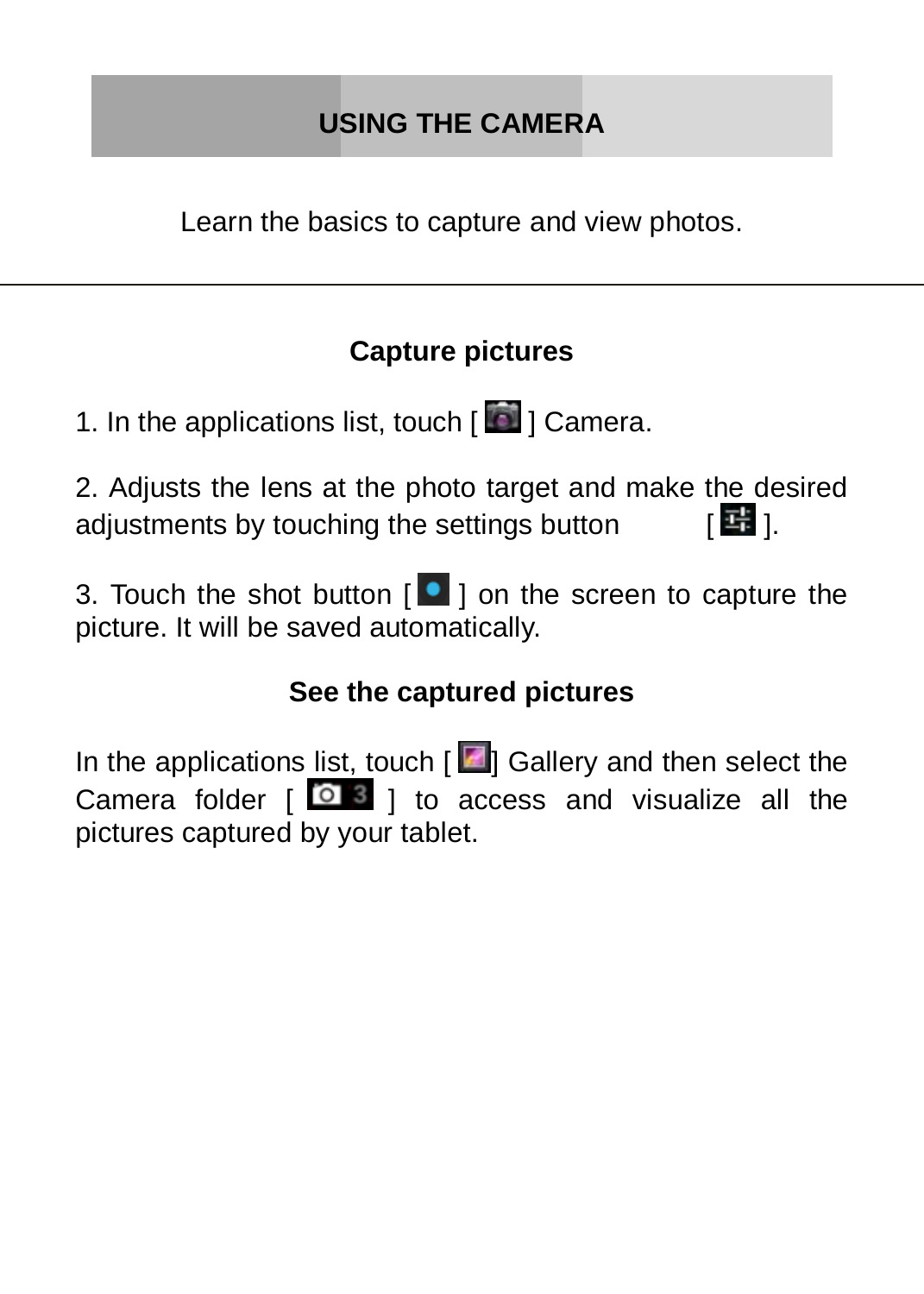# **CONNECTING TO INTERNET**

Learn the basics to configure your tabletand connect to Internet.

#### **Add a new connection**

1. In the applications list, touch  $\sqrt{2}$  1 Settings to access to the device configuration.

2. Touch the option "More…", then touch Mobile networks and touch APN.

3. Touch the Menu key and select New APN, then type in the parameters according with your Carrier.

The basic parameters are:

- Account name
- APN
- Username
- Password

Some carriers use Proxy Servers; refer to your carrier configuration for more information.

4. When you finish typing in the parameters needed, touch Menu then Save.

If you have multiples APN Configurations for the same SIM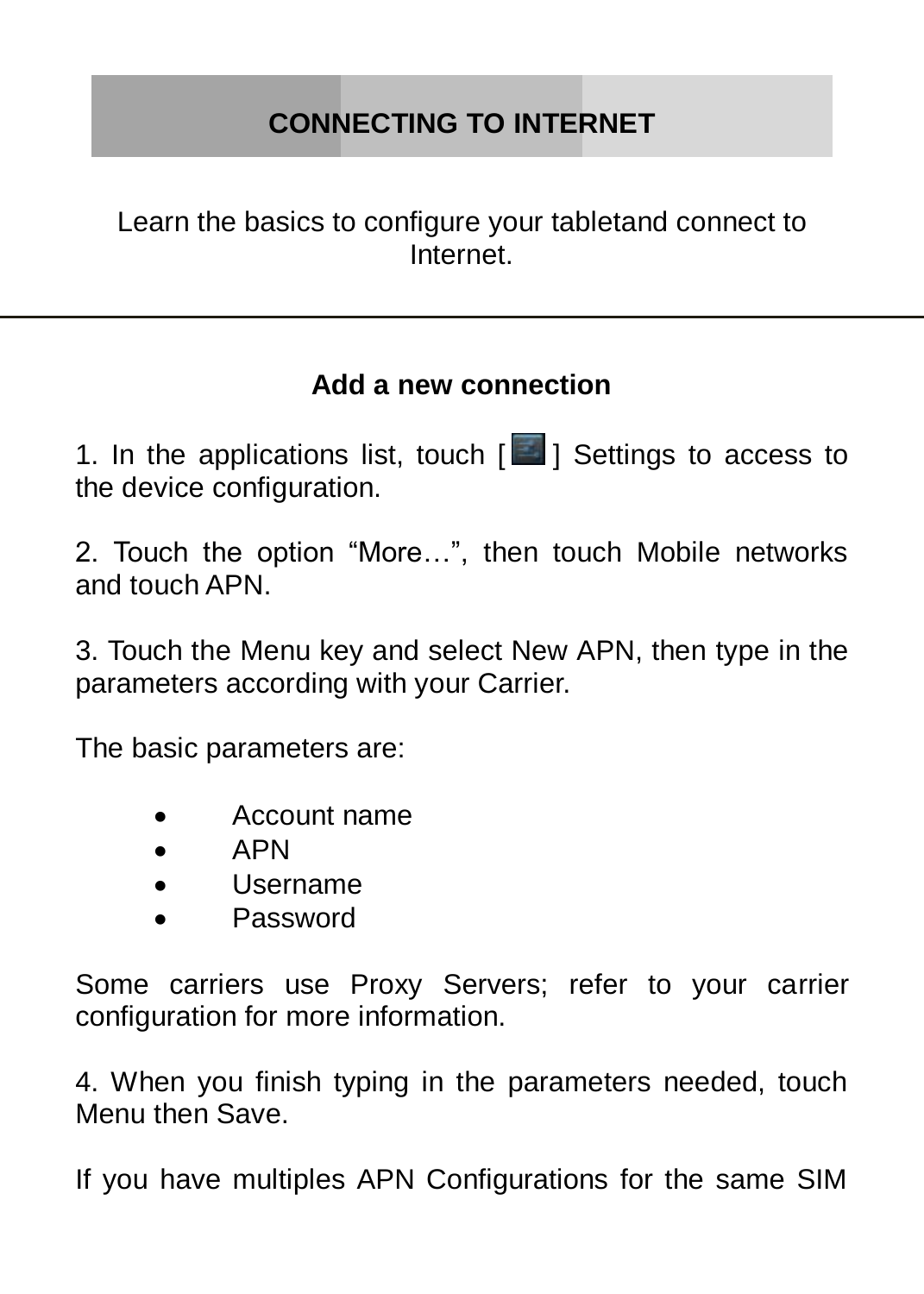card, choose which one you want to use touching the radio button  $\begin{bmatrix} 0 \\ 1 \end{bmatrix}$  at the right side of the name.

To add another connection, repeat from step 3.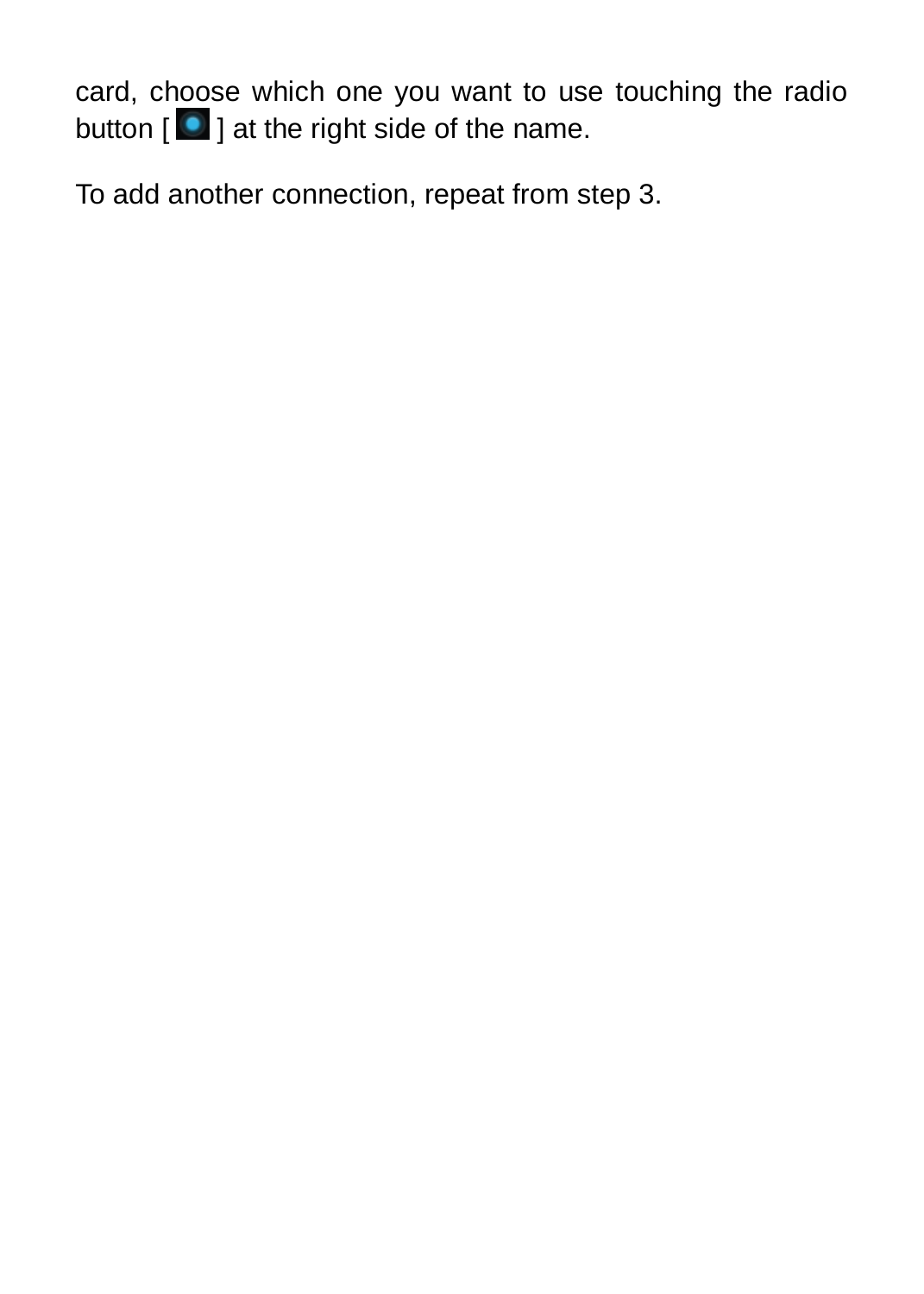# **USING THE WIRELESS CONNETION**

Learn to use the tablet's wireless capabilities to connect to any wireless local area network compatible.

### **Connect to a wireless network**

1. In the applications list, touch [  $\blacksquare$  Settings to access to the device configuration.

2. Touch the wireless option  $\lceil \cdot \cdot \cdot \rceil$ .

3. To turn the On the wireless touching  $\begin{bmatrix} 1 & 0 \\ 0 & 1 \end{bmatrix}$  on the right top corner.

4. Choose a wireless network and enter the security password if it is needed.

#### **Disconnect from a wireless network**

1. In the applications list, touch  $\left[\begin{array}{c} 1 \end{array}\right]$  Settings to access to the device configuration.

2. Touch the wireless option  $[$ 

3. To turn off the wireless touch the button  $\sqrt{1 - \frac{1}{n}}$  on the right top corner.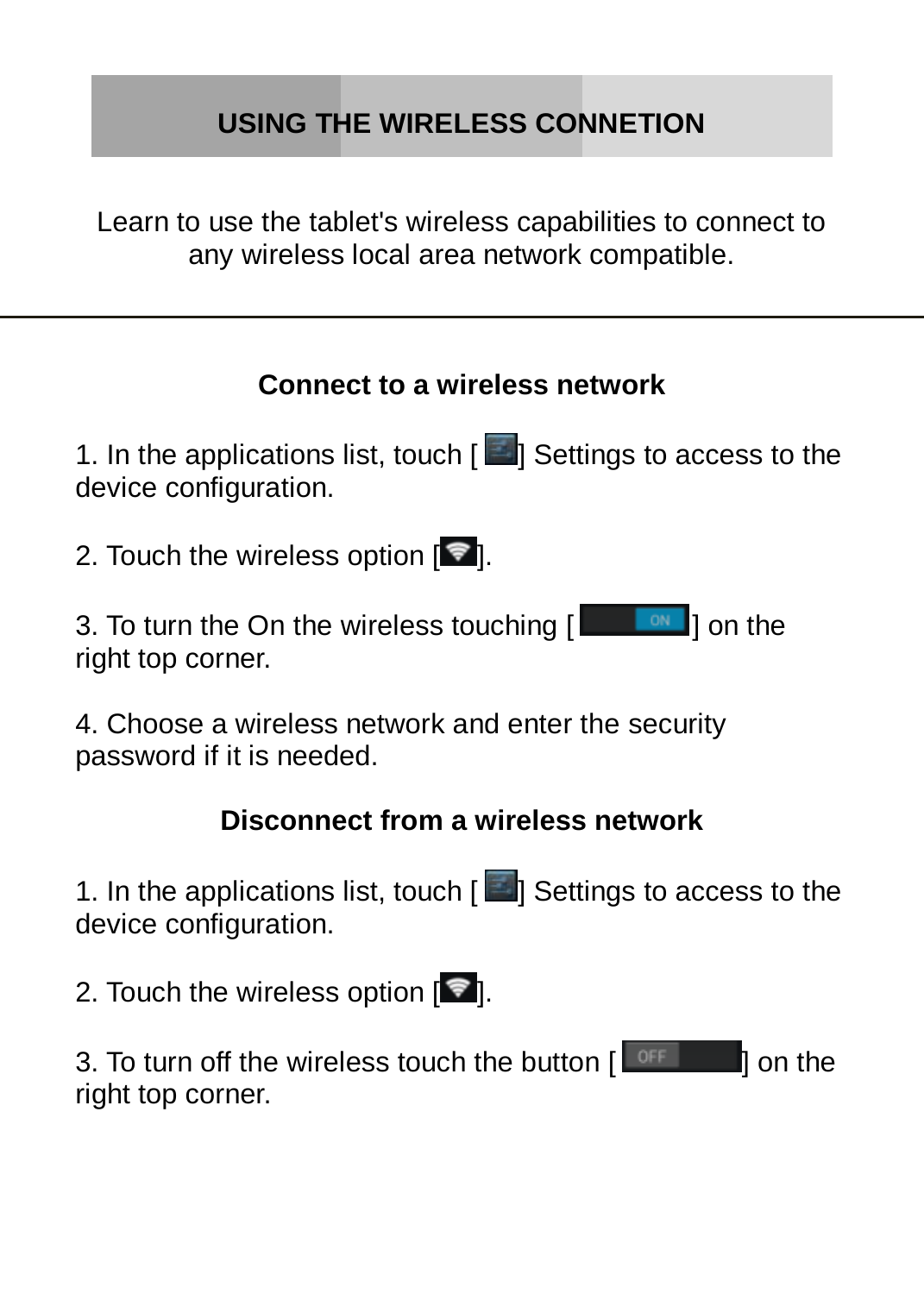## **View the technical details of a wireless network**

1. In the applications list, touch [ $\Box$ ] Settings to access to the device configuration.

2. Touch the wireless option  $\sqrt{\frac{1}{2}}$ .

3. Touch the active wireless network to see details such as Link Speed, Signal strength and more.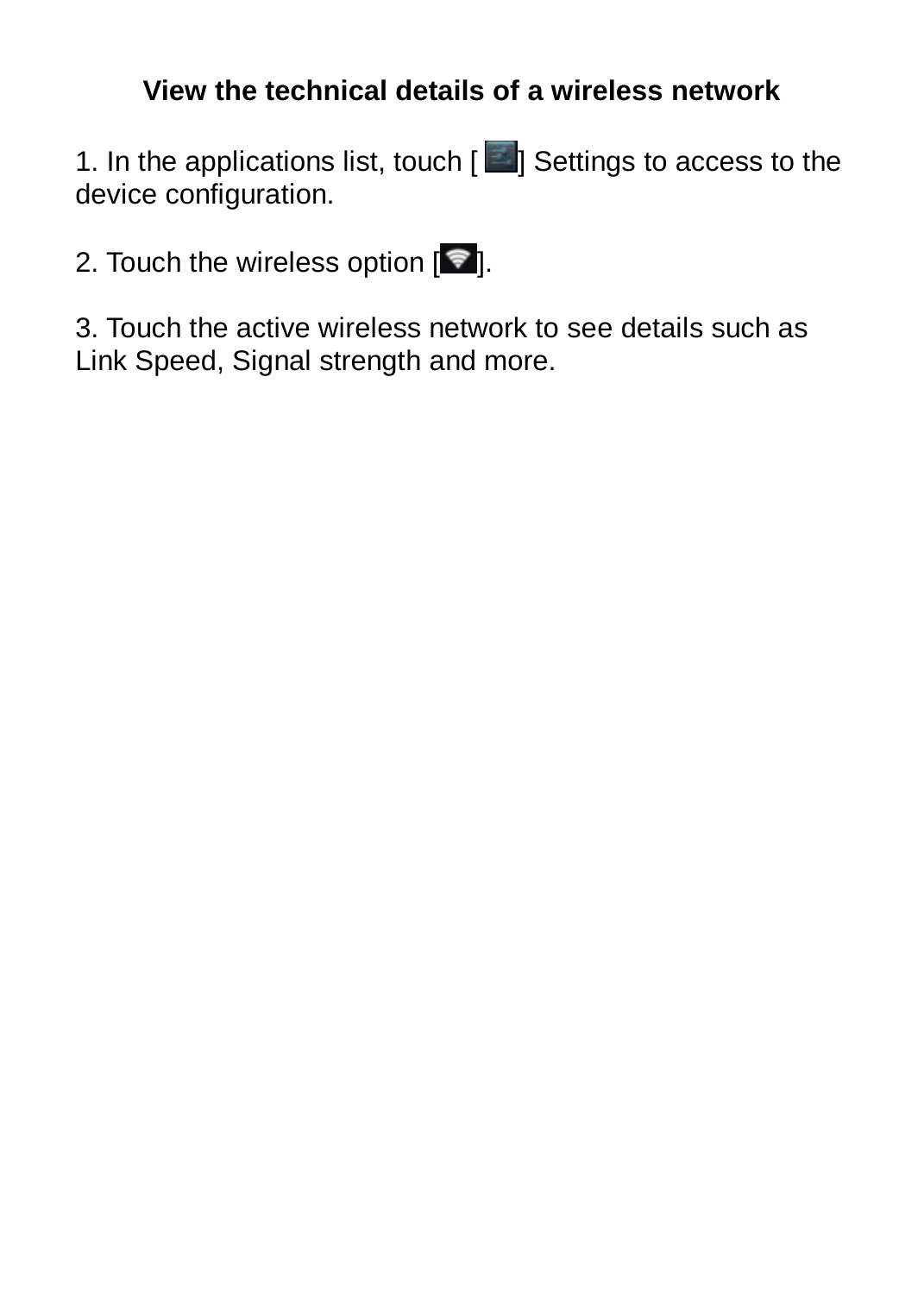# **INFORMACIÓN DE SEGURIDAD**

Recuerde que debe obedecer las reglas y reglamentos pertinentes cada vez que utilice su tableta. Esto evitará efectos negativos a usted y el medio ambiente.

# Nunca escriba mensajes cuando maneje. No use la tableta en estaciones de recarga de combustible. Su teléfono puede producir luces brillantes o destellos. Las partes pequeñas pueden causar asfixia. No deseche su tableta en el fuego.

## **Seguridad general**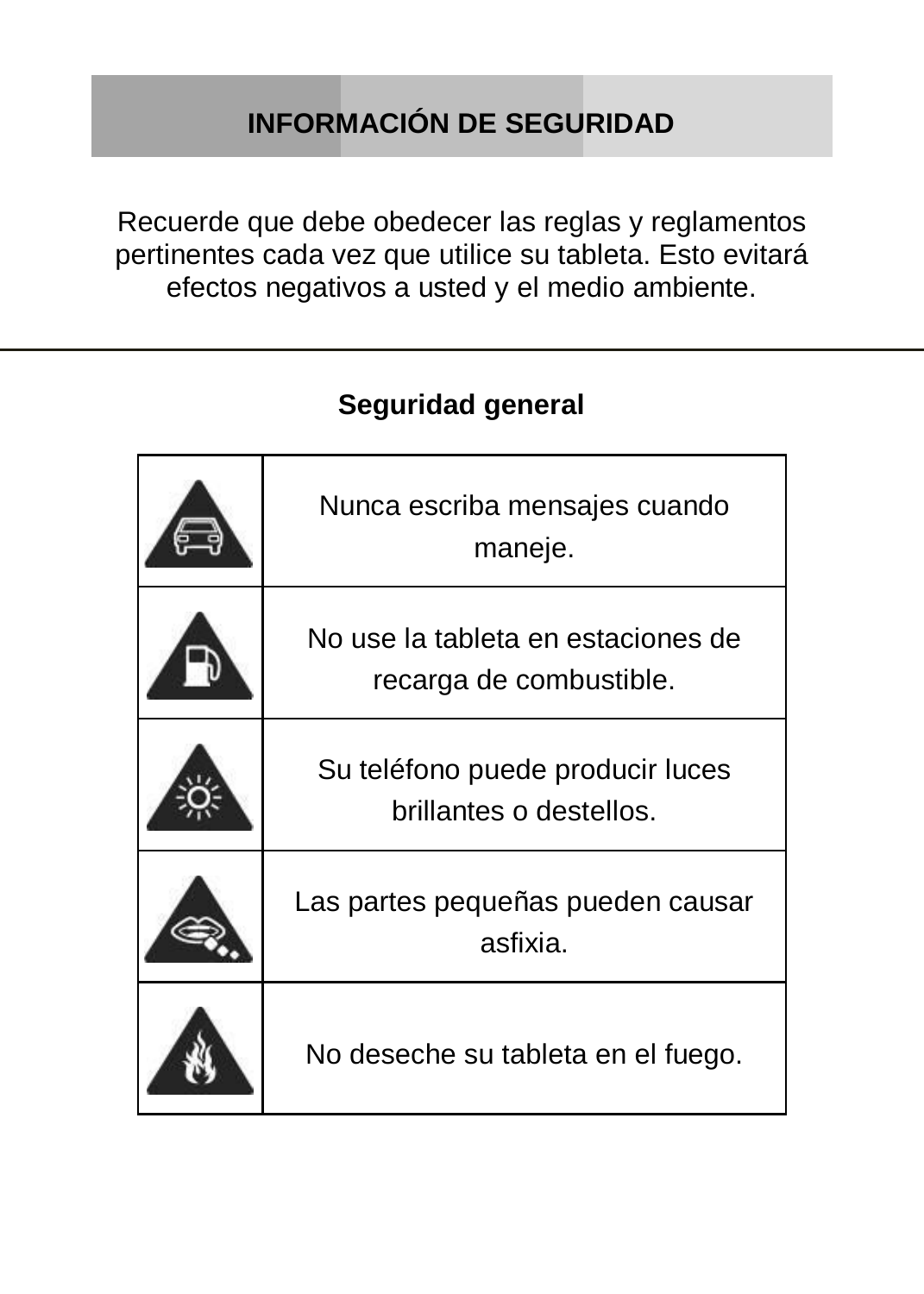| Su tableta puede producir sonidos<br>fuertes                                               |  |
|--------------------------------------------------------------------------------------------|--|
| Evite contacto con cualquier objeto<br>magnético.                                          |  |
| Mantenga la tableta lejos de<br>marcapasos y otros equipos médicos<br>electrónicos.        |  |
| Evite exponer la tableta a temperaturas<br>extremas.                                       |  |
| Apaque la tableta en hospitales e<br>instalaciones médicas cuando se le sea<br>solicitado. |  |
| Evite todo contacto con líquidos.<br>Mantenga su tableta seca.                             |  |
| Apaque la tableta en aeropuertos y<br>aviones cuando se le sea solicitado.                 |  |
| No desarme su tableta.                                                                     |  |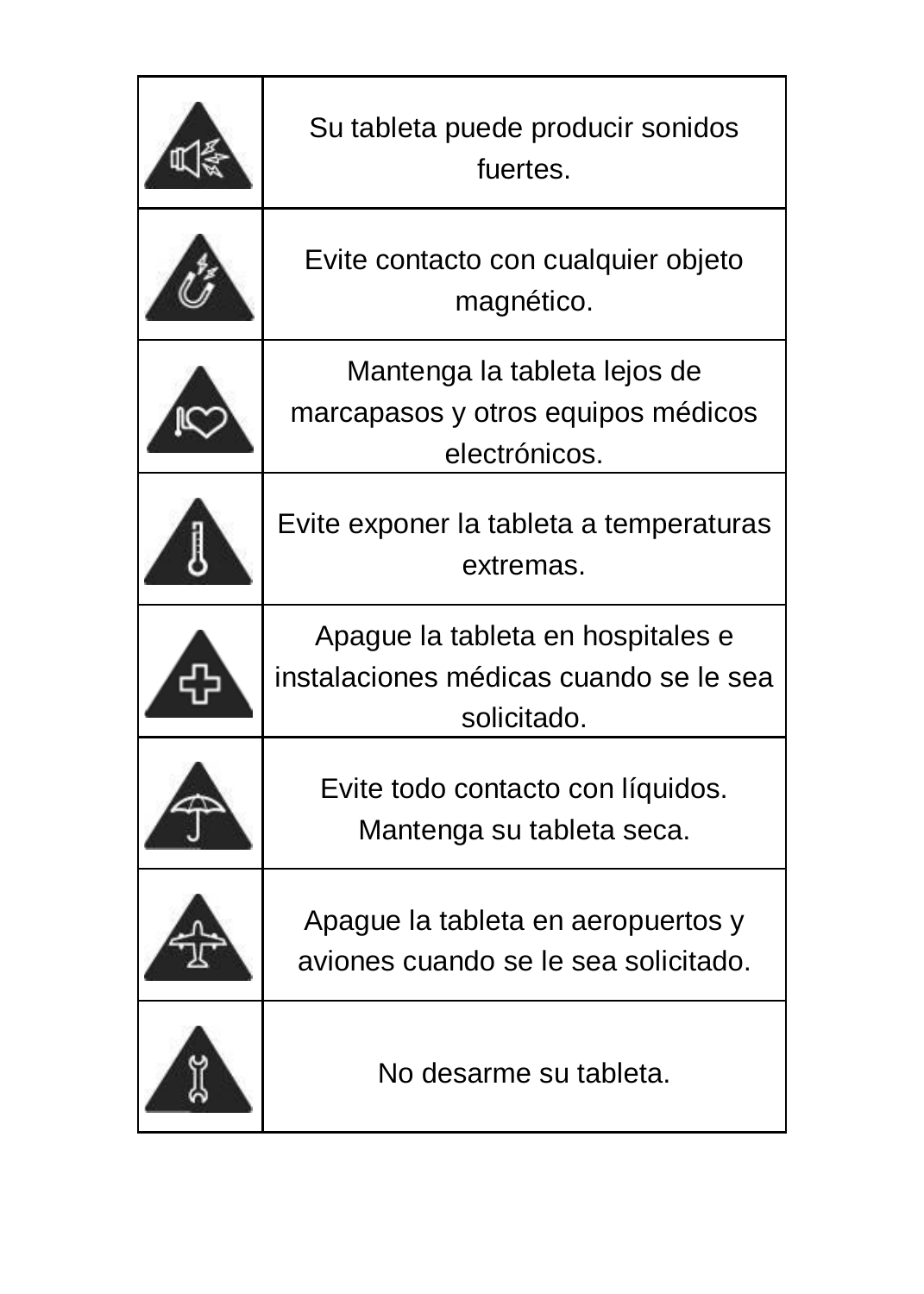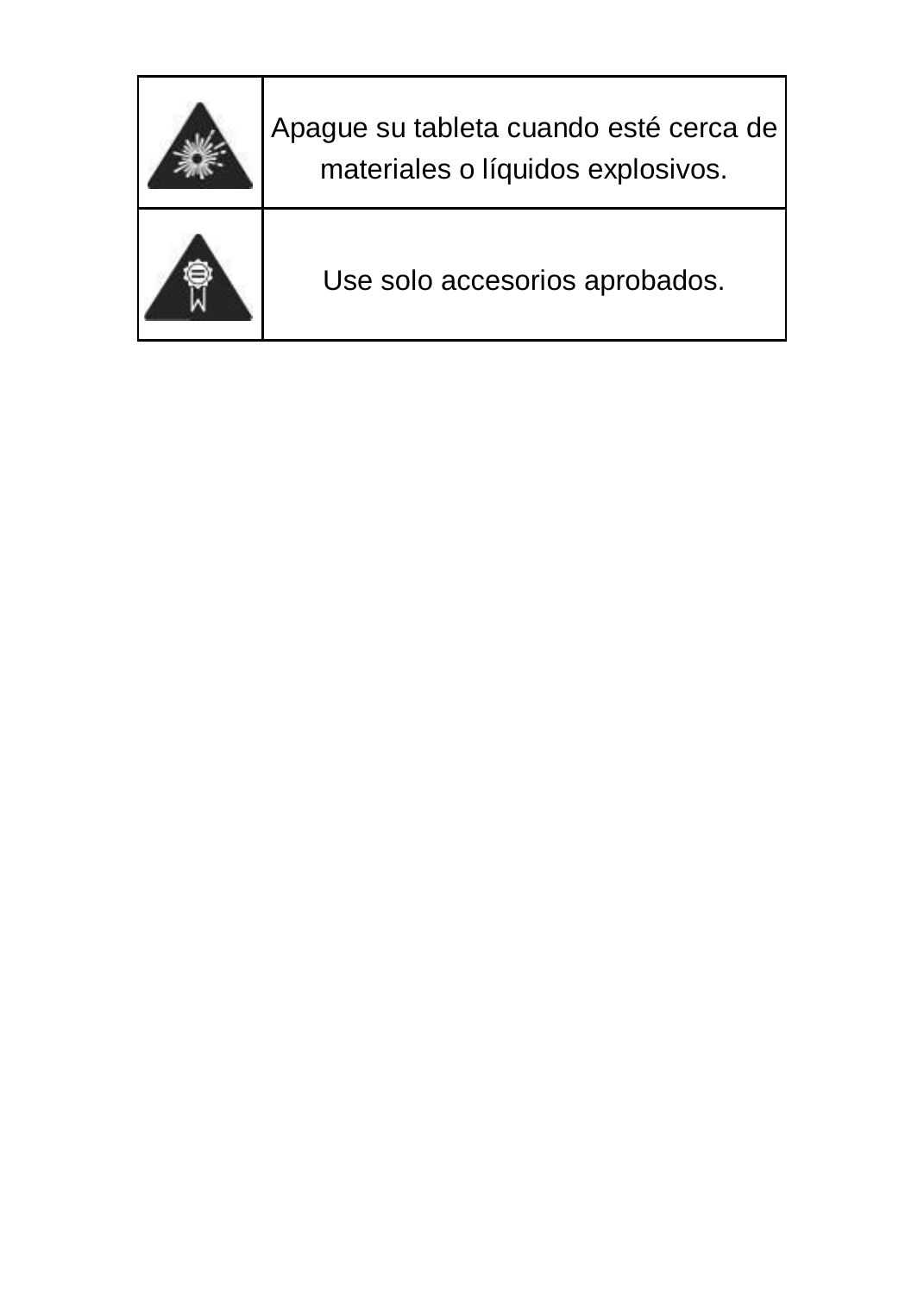# **PRESENTACIÓN DE LA TABLETA**

Aprenda sobre el diseño de su tableta, teclas, pantalla e íconos.

#### **Desempaquetado**

Verifique que la caja del producto provea los siguientes elementos:

- Tableta
- Auriculares
- Cable USB
- Adaptador USB
- Adaptador de viaje (cargador)
- Manual del usuario

Los accesorios que se suministran ofrecen un mejor rendimiento de su tableta.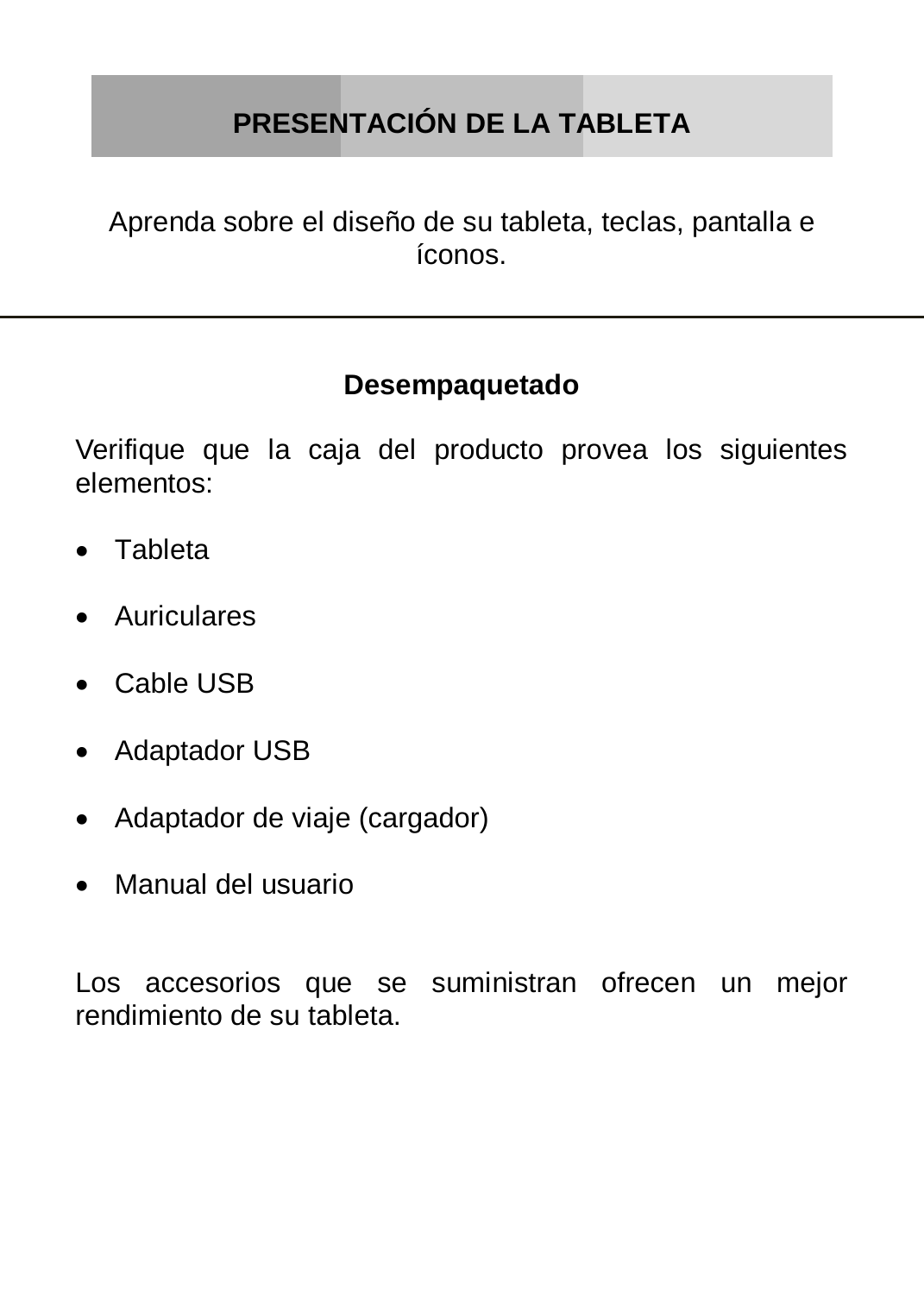## **Diseño delatableta.**

Desde la vista frontal de su tableta podrá observar los siguientes elementos:



En la parte trasera del su tableta podrá observar los siguientes elementos:

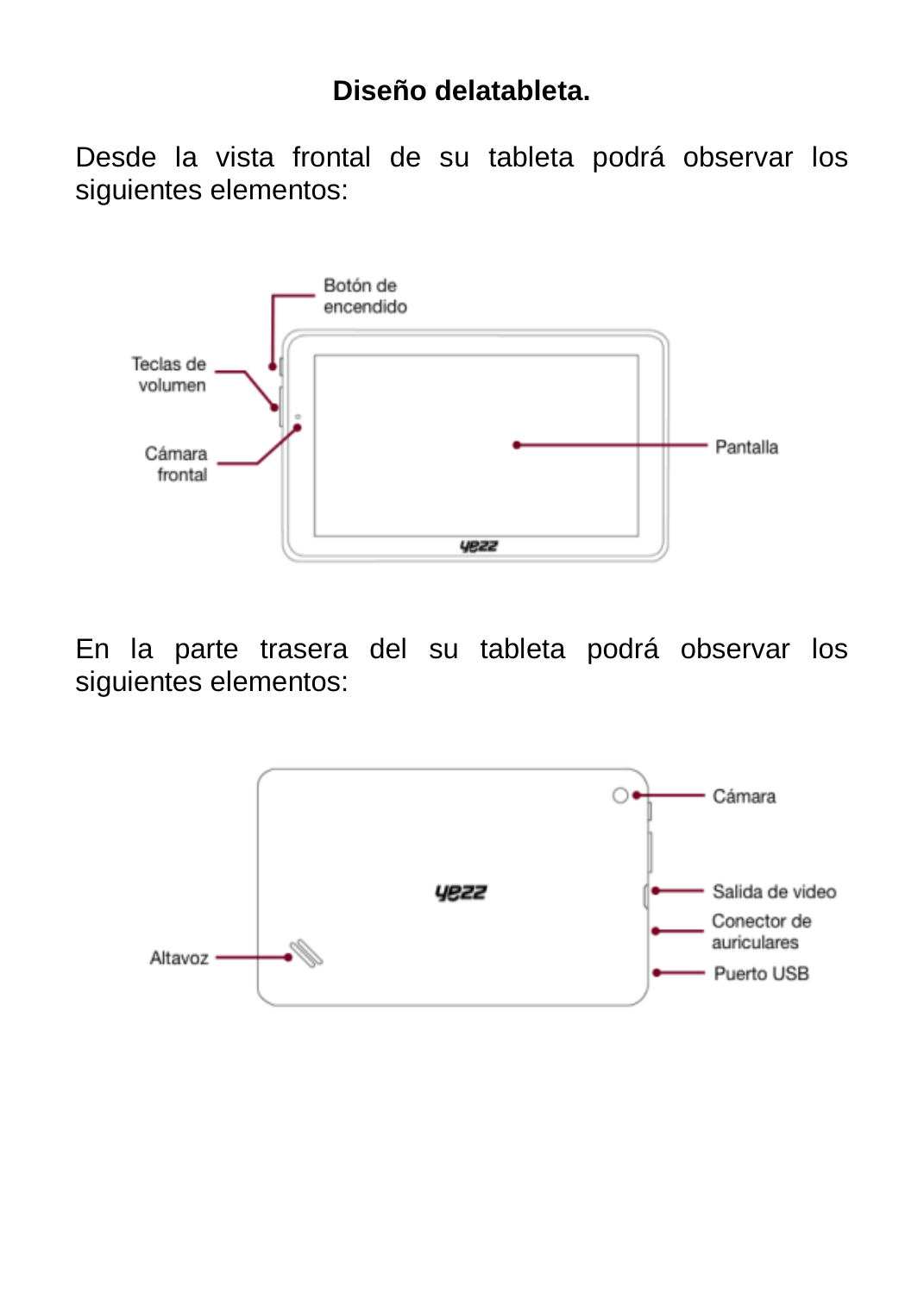## **Teclas**

La siguiente tabla le ofrece una descripción breve de la función de cada tecla de la tableta:

| Tecla                   | Función                                                                                                                                            |  |  |
|-------------------------|----------------------------------------------------------------------------------------------------------------------------------------------------|--|--|
| Encendido               | Permite encender o apagar la tableta.<br>Además le permitirá bloquear la<br>pantalla.                                                              |  |  |
| Volumen                 | Le permite ajustar el volumen de<br>repique y notificaciones. Además le<br>permite ajustar el volumen del contenido<br>multimedia en reproducción. |  |  |
| Atrás<br>(En pantalla)  | Le permite volver al menú o pantalla<br>anterior. Además le permitirá cerrar<br>algunas aplicaciones.                                              |  |  |
| Inicio<br>(En pantalla) | Lo lleva directamente a la pantalla de<br>espera, saliendo de cualquier<br>aplicación.                                                             |  |  |
| Menú<br>(En pantalla)   | Le permite acceder al menú de<br>funciones de la aplicación o pantalla en<br>la que se encuentre.                                                  |  |  |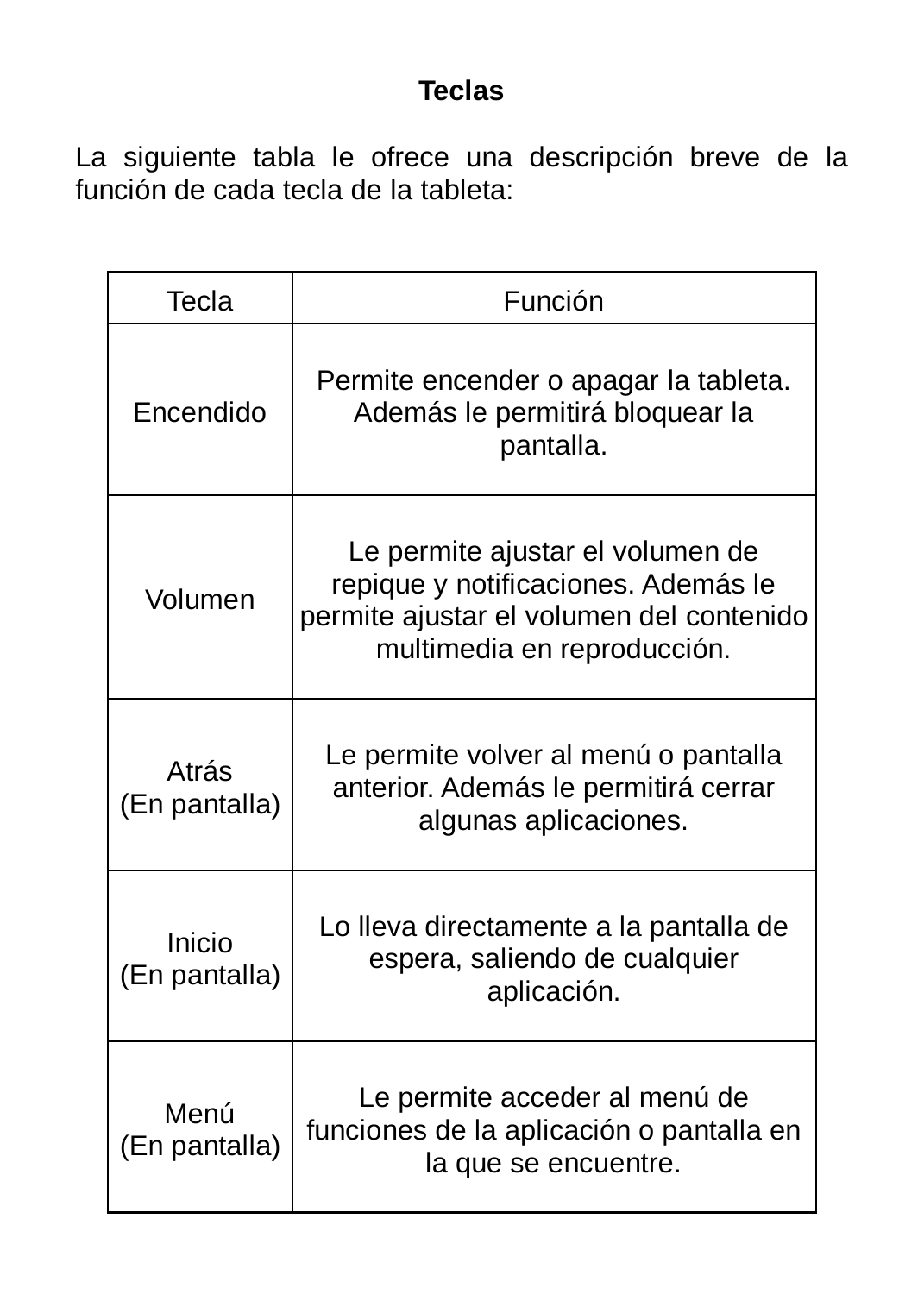## **Pantalla**

La pantalla de su tableta está diseñada de la siguiente forma:



**Iconos**

Conozca los íconos que se mostrarán en la parte superior de la pantalla, indicando el estado del teléfono:

| Auriculares<br>conectados | Conexión<br>inalámbrica |
|---------------------------|-------------------------|
| USB conectado             | Nuevo correo            |
| Medidor de batería        | Alarma activa           |
| Modo avión                |                         |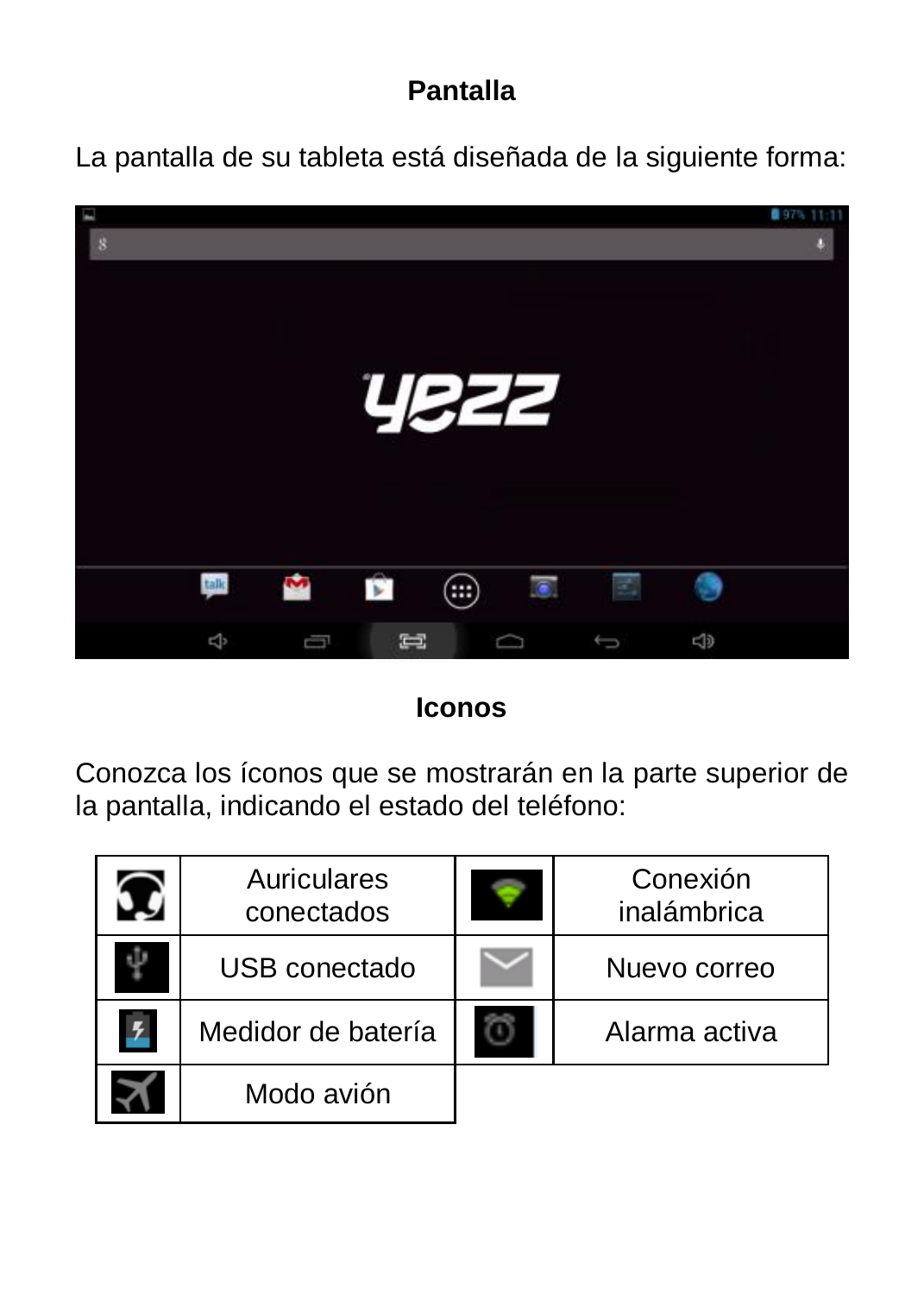# **PREPARANDO SU TABLETA**

Comience la preparación de su tabletapara utilizarla por primera vez.

#### **Insertar una tarjeta de memoria (opcional)**

Para almacenar archivos multimedia adicionales, usted puede insertar una tarjeta de memoria. Su tabletaacepta tarjetas de memoria de hasta 32 GB (dependiendo del fabricante y el tipo de memoria).

 Formatear la tarjeta de memoria en una computadora puede causar incompatibilidad con su tableta. Formatee la tarjeta de memoria preferiblemente en latableta.

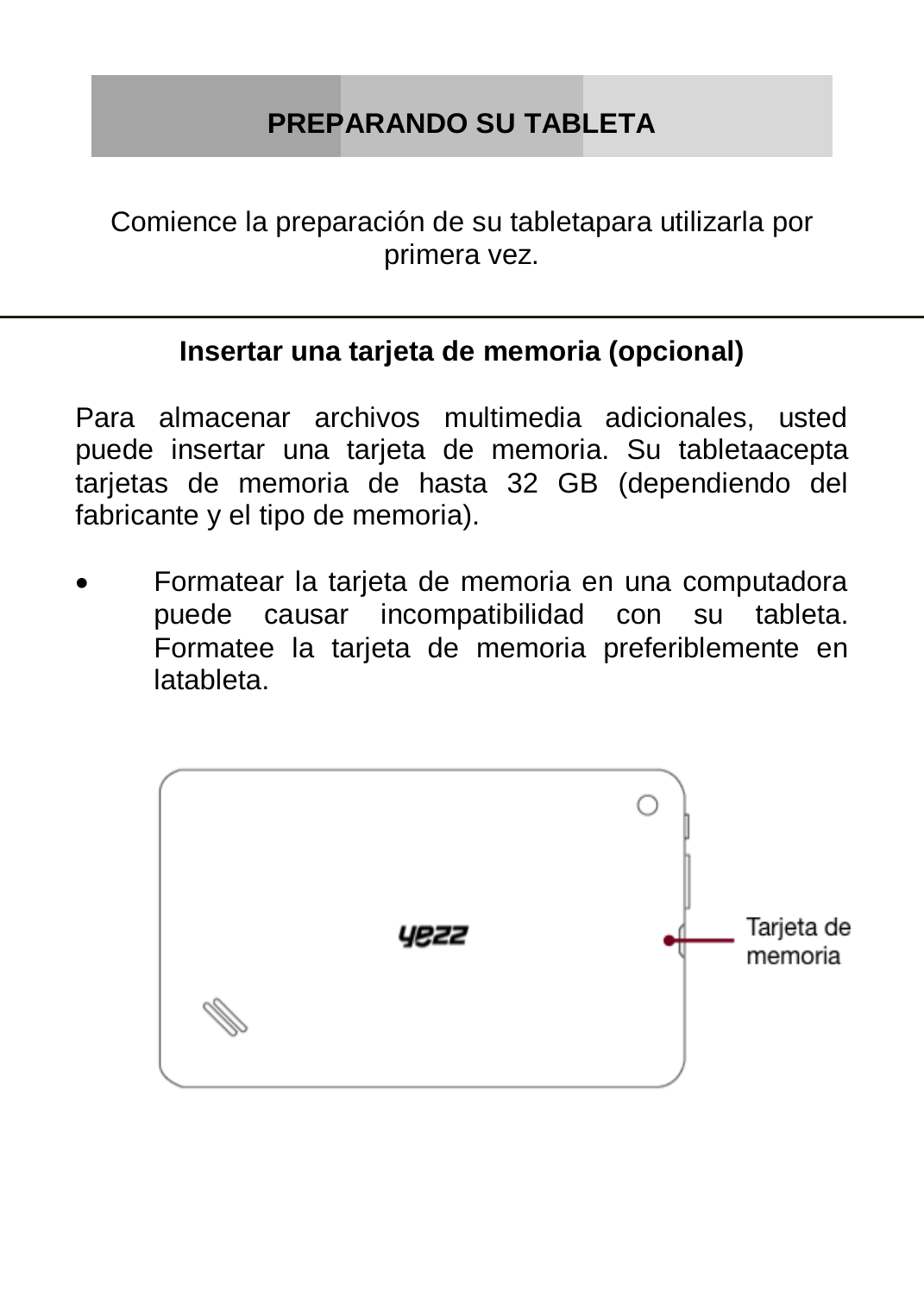#### **USANDO LAS FUNCIONES BASICAS**

Aprenda como realizar las operaciones básicas de su tableta.

#### **Encender y apagarsu tableta.**

Para encender su tableta,

1. Presione y mantenga el botón de encendido en laparte superior de su tableta.

Para apagar su tableta, repita el paso 1 señalado arriba.

#### **Acceder al menú y aplicaciones**

Para acceder al Menú y las aplicaciones de su tableta,

1. En el modo de espera, toque el botón [  $\bigoplus$  1 en la pantalla para acceder a la lista de aplicaciones instaladas en su tableta.

2. Deslice sus dedos hacia la derecha o izquierda para acceder a otras páginas de aplicaciones.

3. Para abrir una aplicación, toque el icono en la lista.

4. Para salir de la aplicación presione la tecla Atrás o la tecla Inicio en la parte inferior de la pantalla.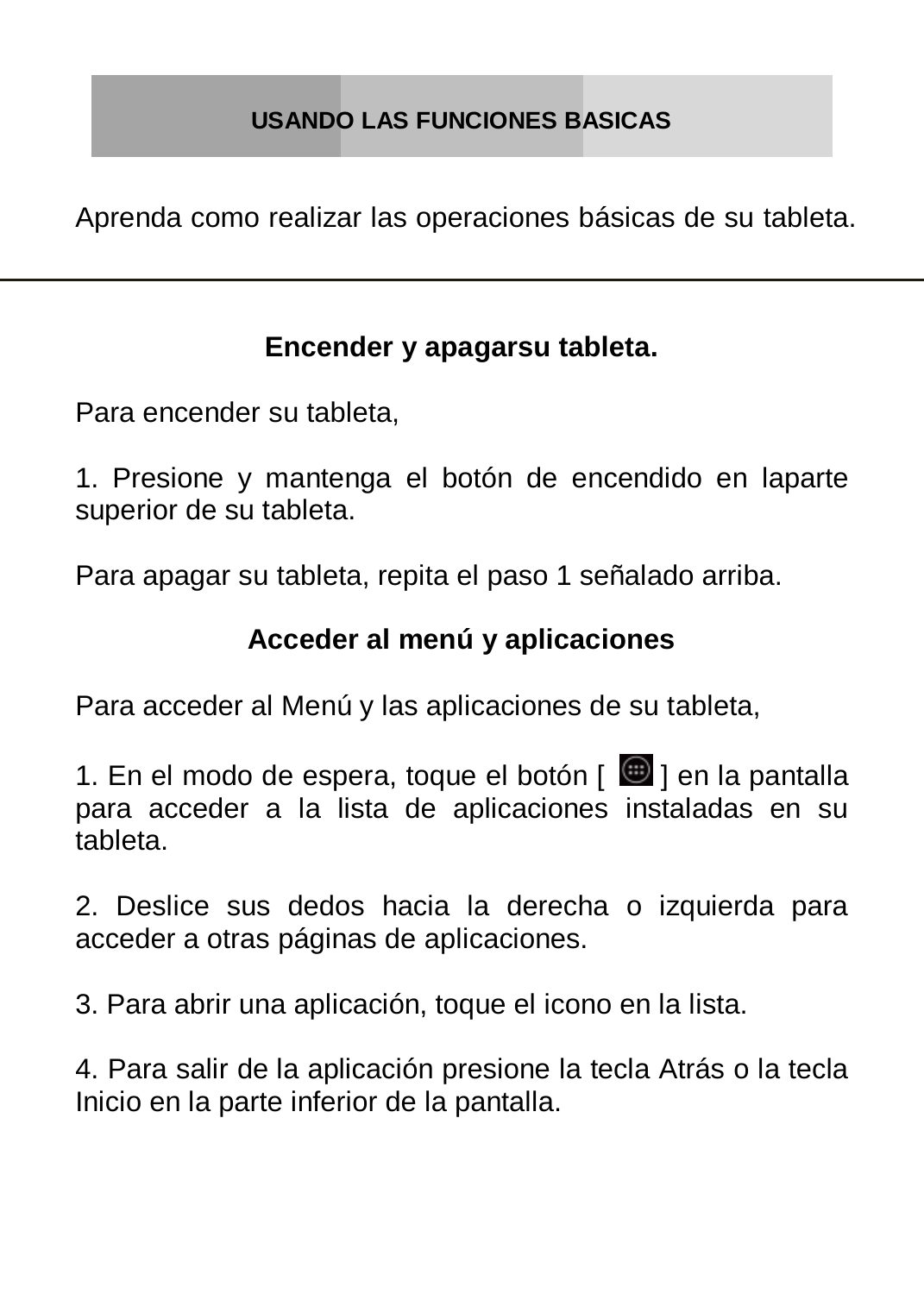#### **Agregar contactos**

Aprenda los detalles básicos de cómo agregar y buscar un contacto.

#### **Agregar un nuevo contacto:**

1. En la lista de aplicaciones toque Contactos y luego toque el botón  $\lceil \frac{1}{2} \rceil$  en la esquina inferior derecha para agregar un contacto.

2. Introduzca la información de contacto como Nombre, Apellido y número de teléfono. Puede agregar datos adicionales como email, dirección, etc.

3. Toque el botón  $\lceil \sqrt{8} \rceil$  en la parte superior para quardar el contacto.

#### **Buscan un contacto**

1. En la lista de aplicaciones toque [ **2** ] Contactos.

2. Deslice su dedo desde abajo hacia arriba para desplazarse por la lista o toque el botón de búsqueda [  $\boxed{Q}$  ] e introduzca las primeras letras del nombre o apellido.

3. Para ver los detalles del contacto toque sobre el nombre o sobre la foto.

#### **Escuchar música**

Aprenda como escuchar música utilizando el reproductor multimedia.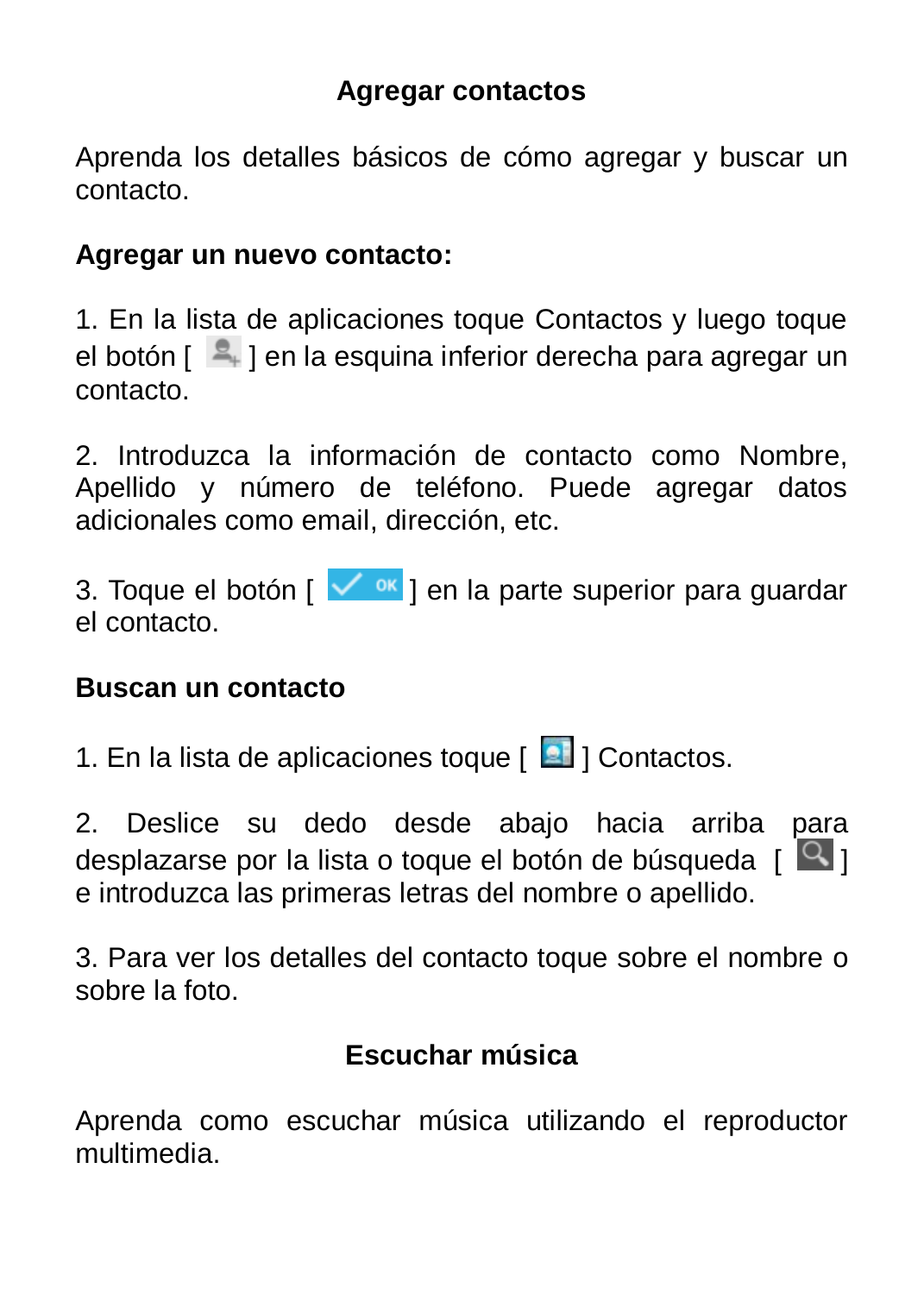#### **Escuchar archivos de música:**

Luego de transferir los archivos de música a la memoria de su tableta o tarieta de memoria.

1. En la lista de aplicaciones toque  $\Box$  1 Música.

2. Seleccione un orden en la parte superior y toque la canción que desee para comenzar su reproducción.

3. Puede pausar, repetir o cambiar de canción utilizando los botones de la barra inferior.

### **Navegar en Internet**

Aprenda como acceder a sus páginas web favoritas.

1. En la lista de aplicaciones seleccione [ **1.** Navegador.

2. Toque el campo de dirección e introduzca la dirección de la página web que desee visitar y toque el botón  $\lceil \cdot \rceil$  Ir.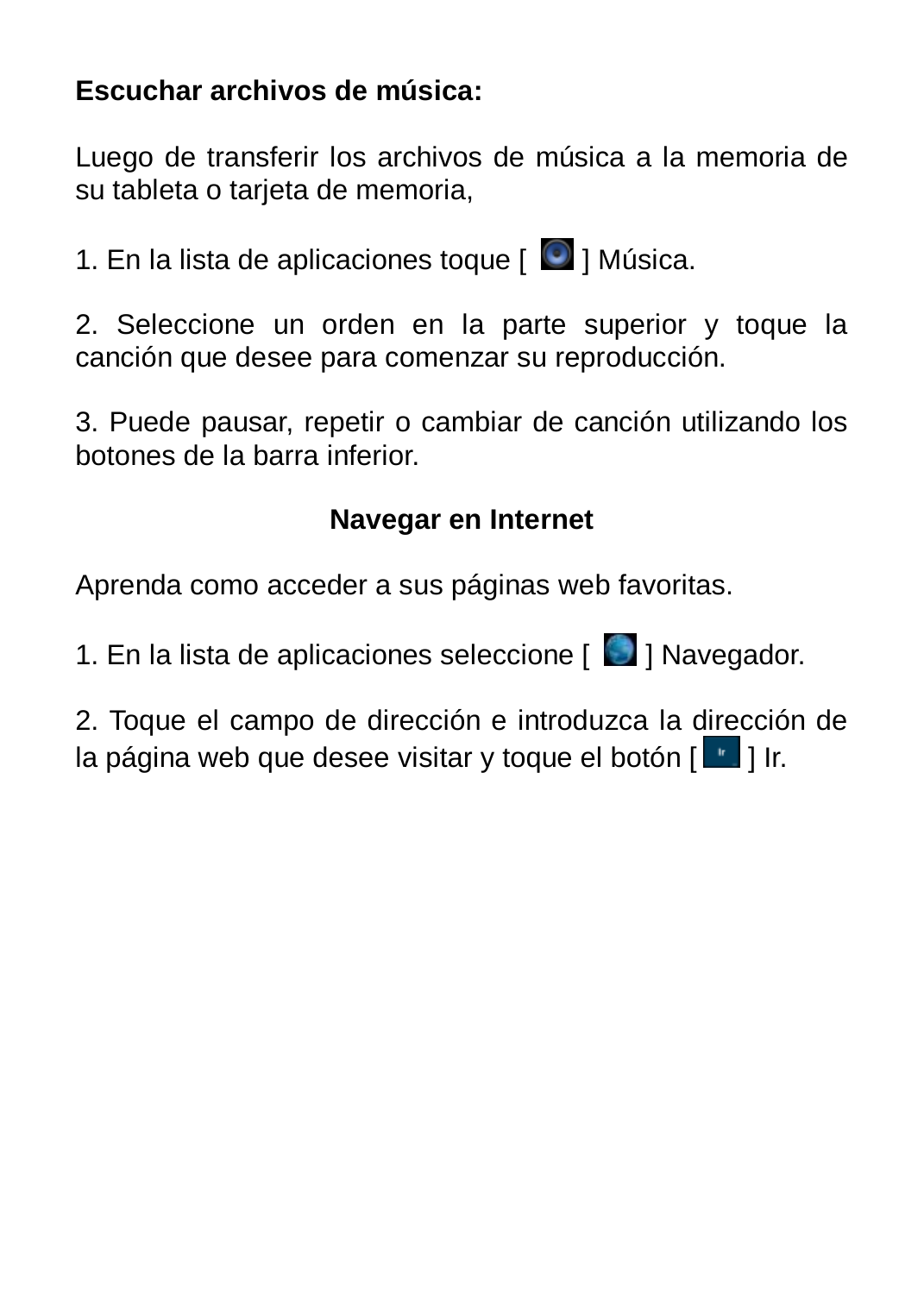# **USO DE LA CÁMARA**

Aprenda como usar la cámara para tomar fotos y ver las mismas.

### **Tomar fotos**

1. En la lista de aplicaciones, seleccione [  $\blacksquare$  ] Cámara.

2. Apunte el lente al objetivo de la foto y haga los ajustes que desee tocando el botón de ajustes [  $\frac{1}{2}$  ].

3. Toque el botón de disparo en la pantalla [ <sup>0</sup> 1 para capturar la imagen. La foto se guardará de forma automática.

#### **Ver las fotos tomadas**

En la lista de aplicaciones toque [ 4 ] Galería y luego seleccione la carpeta Cámara [ 0 3 ] para acceder y visualizar las fotos tomadas con su tableta.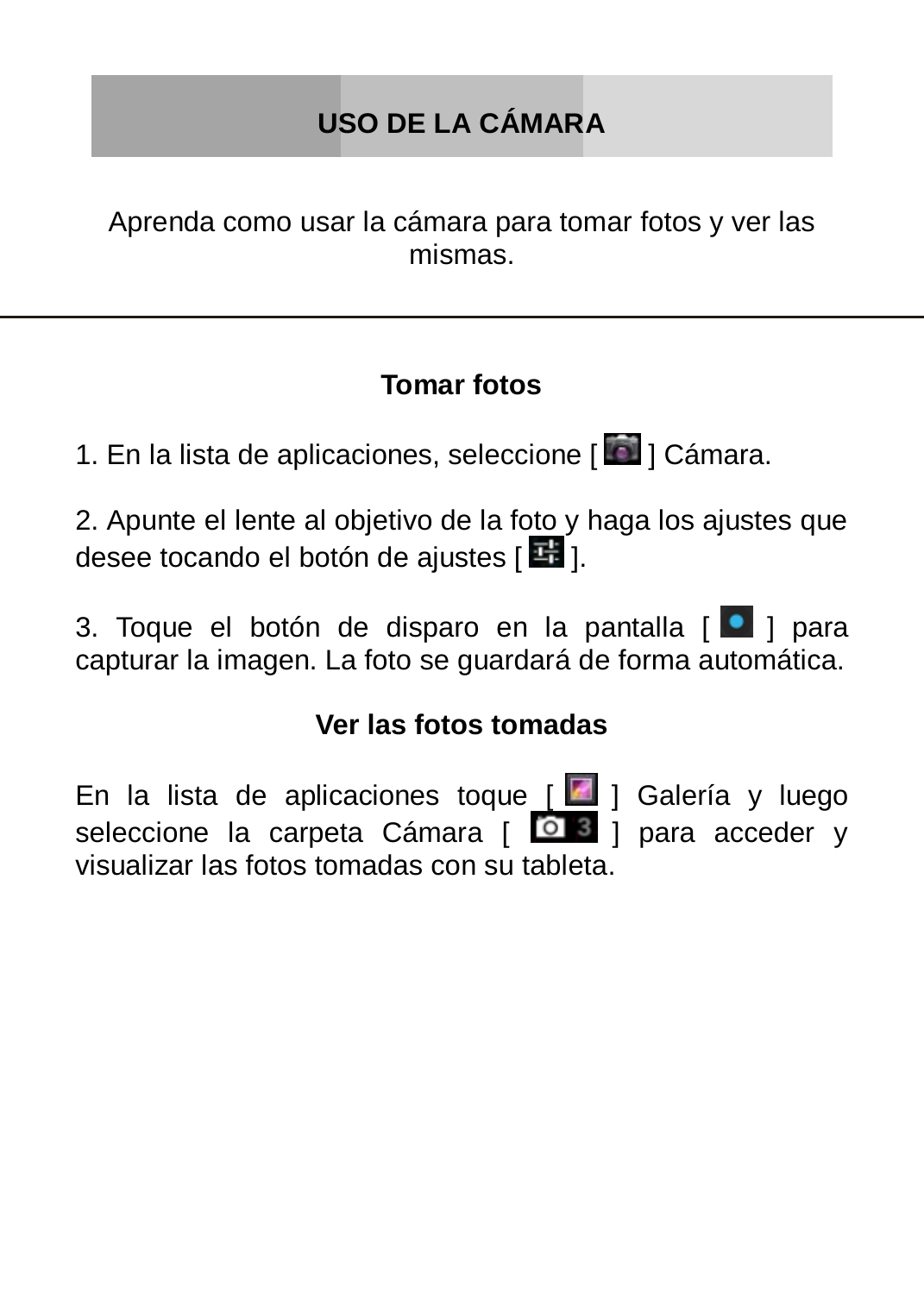# **CONECTANDO A INTERNET**

Aprenda los pasos para configurar su tableta y conectar a Internet.

#### **Agregar una nueva conexión**

1. En la lista de aplicaciones toque [ **1** ] Ajustes para acceder a la configuración del equipo.

2. Toque en la opción Más, luego Redes móviles y finalmente APN.

3. Toque la tecla Menú y seleccione APN nuevo e introduzca los parámetros de acuerdo a su operadora.

Los parámetros básicos son:

- Nombre
- APN
- Nombre de usuario
- Contraseña

Algunas operadora utilizan servidores Proxy. Refiérase a la configuración de su operadora para más información.

4. Una vez ingresados los parámetros necesarios, toque la tecla Menú y seleccione Guardar.

Si posee múltiples configuraciones, puede activar la que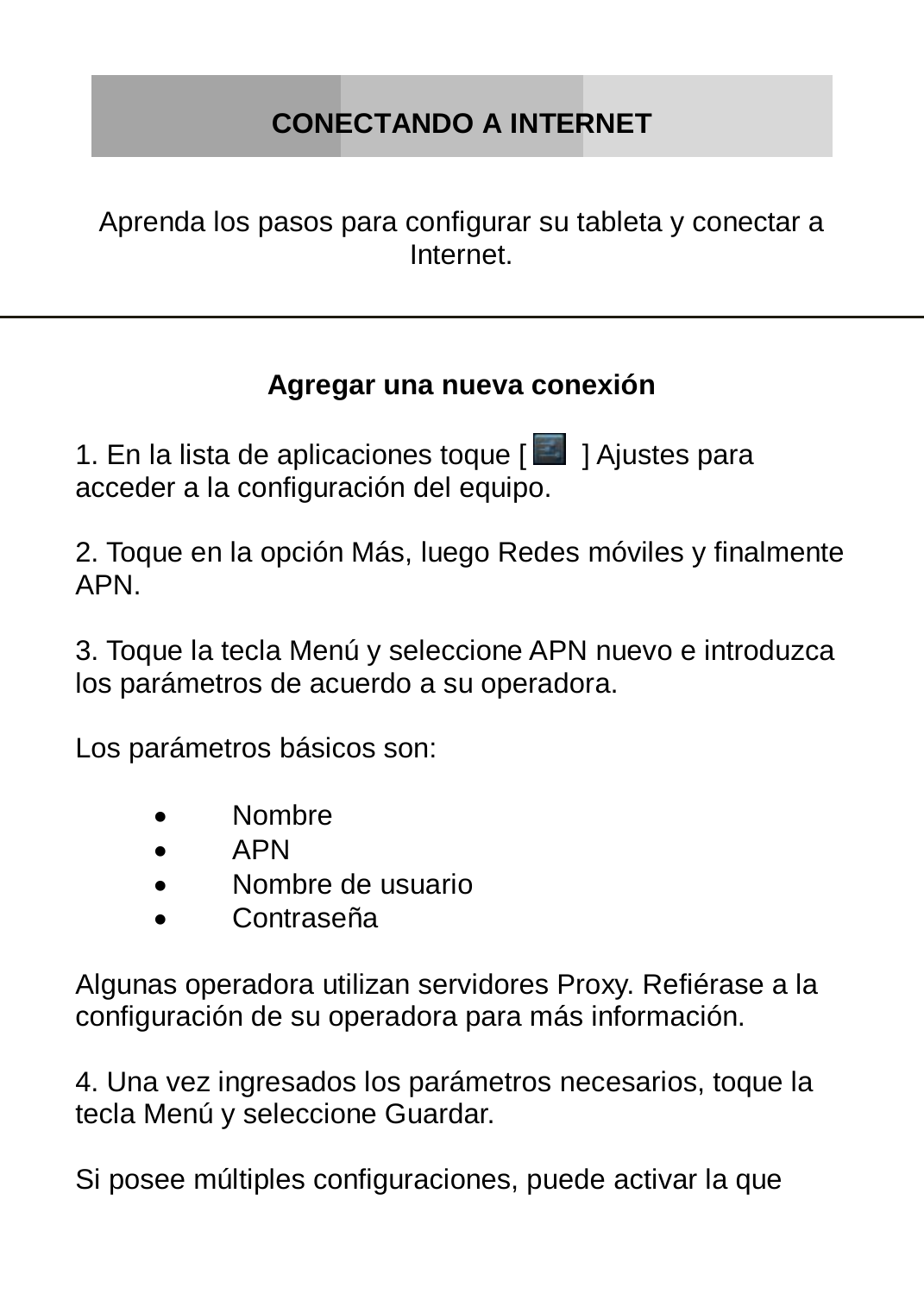desee utilizar tocando la marca de selección [<sup>0</sup> ] a la derecha del nombre.

Para agregar otra conexión, repita los pasos desde el número 3.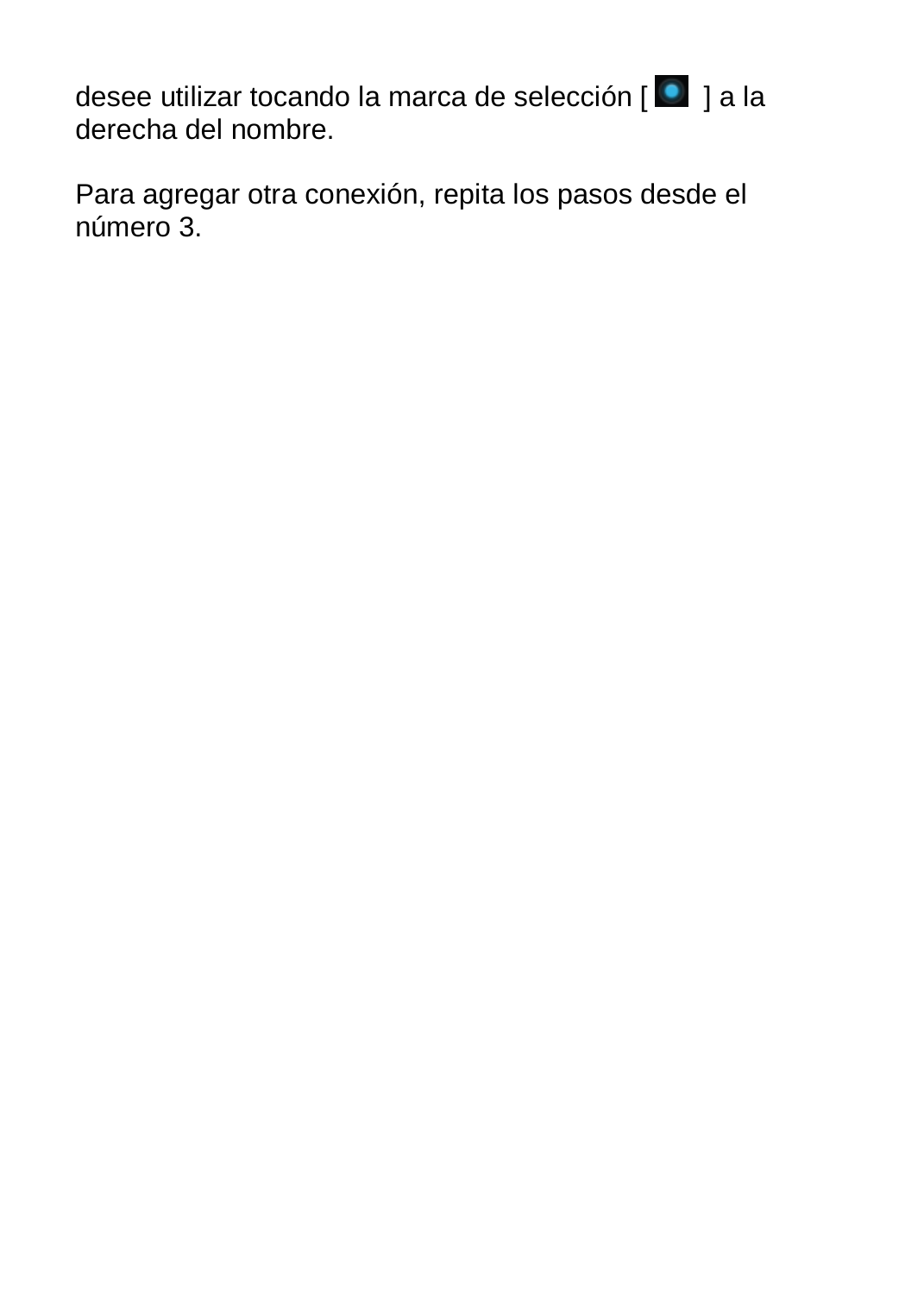# **USO DE LA RED INALÁMBRICA**

Aprenda a utilizar las capacidades inalámbricas dela tableta para conectarse a cualquier red de área local inalámbrica compatible.

### **Conectar a una red inalámbrica**

1. En la lista de aplicaciones toque [  $\Box$  ] Ajustes para acceder a la configuración del equipo.

2. Toque la opción red inalámbrica  $\sqrt{2}$ .

3. Para encender lared inalámbrica toque el botón de encendido [ **191** | en la esquina superior derecha.

4. Seleccione la red inalámbrica de su preferencia e introduzca la contraseña de seguridad si ésta lo requiere.

#### **Desconectar de una red inalámbrica**

1. En la lista de aplicaciones toque [ **2** ] Ajustes para acceder a la configuración del equipo.

2. Toque la opción de red inalámbrica  $\lceil \blacktriangledown \rceil$ .

3. Para desactivar la red inalámbrica toque el botón de encendido [  $\frac{100}{2}$  | en la esquina superior derecha.